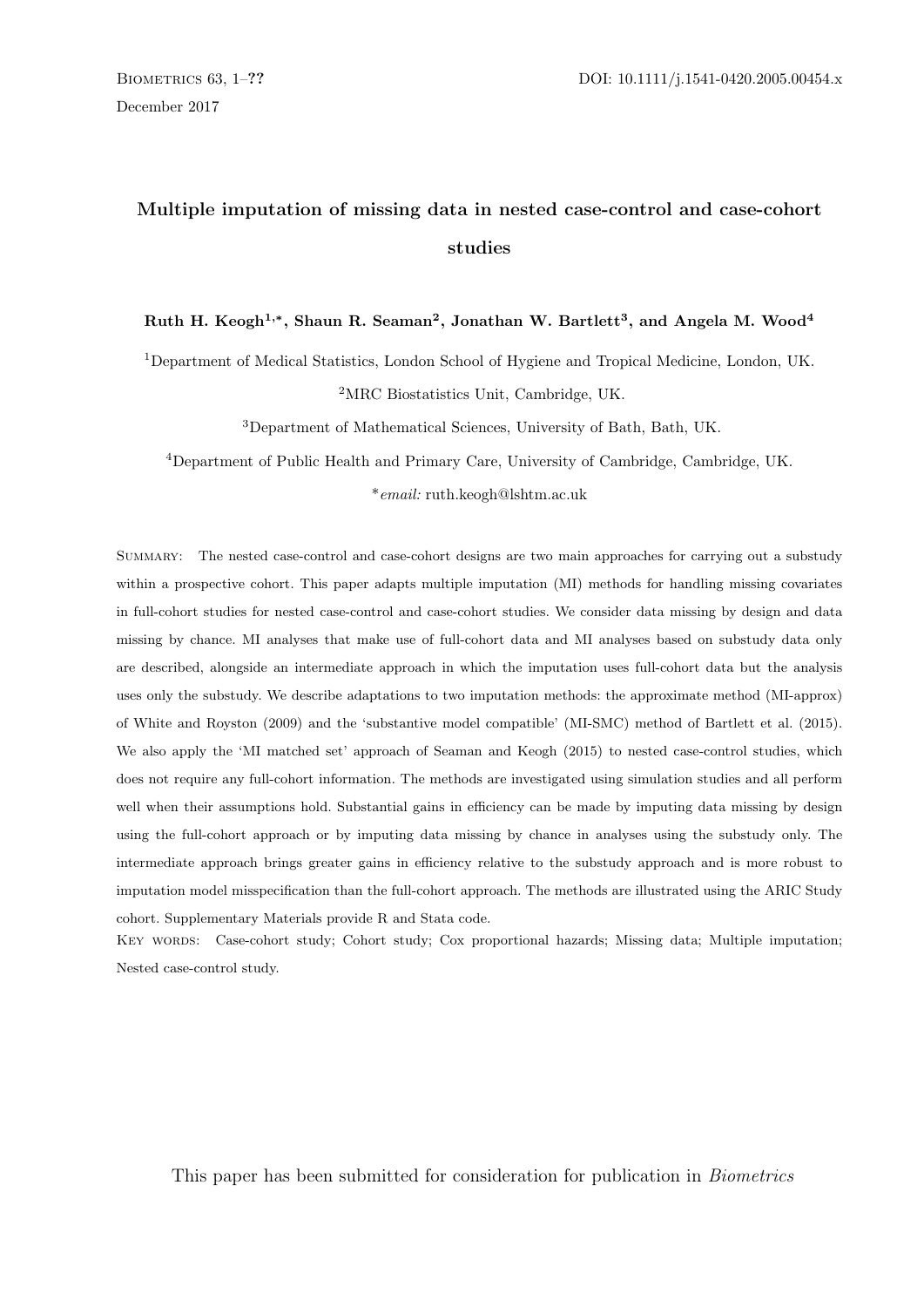## 1. Introduction

Nested case-control and case-cohort studies are the two main designs for a substudy within a cohort. Substudies are used to reduce cost by measuring expensive covariates only on the individuals with the outcome of interest (the 'cases') and a subset of the non-cases. In a nested case-control study each case is matched to a small number of non-cases sampled from the risk set at the case's event time. In a case-cohort study a random sample of individuals from the full cohort is selected at the start of follow-up - the 'subcohort' - and the casecohort sample is the subcohort plus all the cases from the rest of the cohort. Borgan and Samuelsen (2014) give an overview of these designs. Nested case-control studies are widely used in epidemiology and use of case-cohort studies is increasing (Sharp et al., 2014).

Missing data on covariates are common in observational studies and it is well known that performing an analysis on the subset of individuals with no missing data (a 'complete-case analysis') can result in loss of efficiency and, sometimes, bias in estimated associations. Our focus is on handling missing data in nested case-control and case-cohort studies. Two types of missing data are considered. First, a full cohort with a substudy within it can be considered as having data missing by design: the covariates measured only in the substudy are missing by design in the remainder of the cohort. Second, confounders to be adjusted for and which are measured in the full cohort are commonly subject to *data missing by chance*. We make the assumption that data are 'missing at random' (MAR) (Seaman et al., 2013).

Multiple imputation (MI) (Rubin, 1987) is a widely used method for handling missing data. We describe how MI methods for full-cohort studies can be adapted to account for the sampling designs of nested case-control and case-cohort studies. We consider three imputation approaches suitable for use in different settings: the "full-cohort", "intermediate" and "substudy" approaches. For each approach we consider two MI methods that have been implemented in standard software: the approximate imputation model method of White and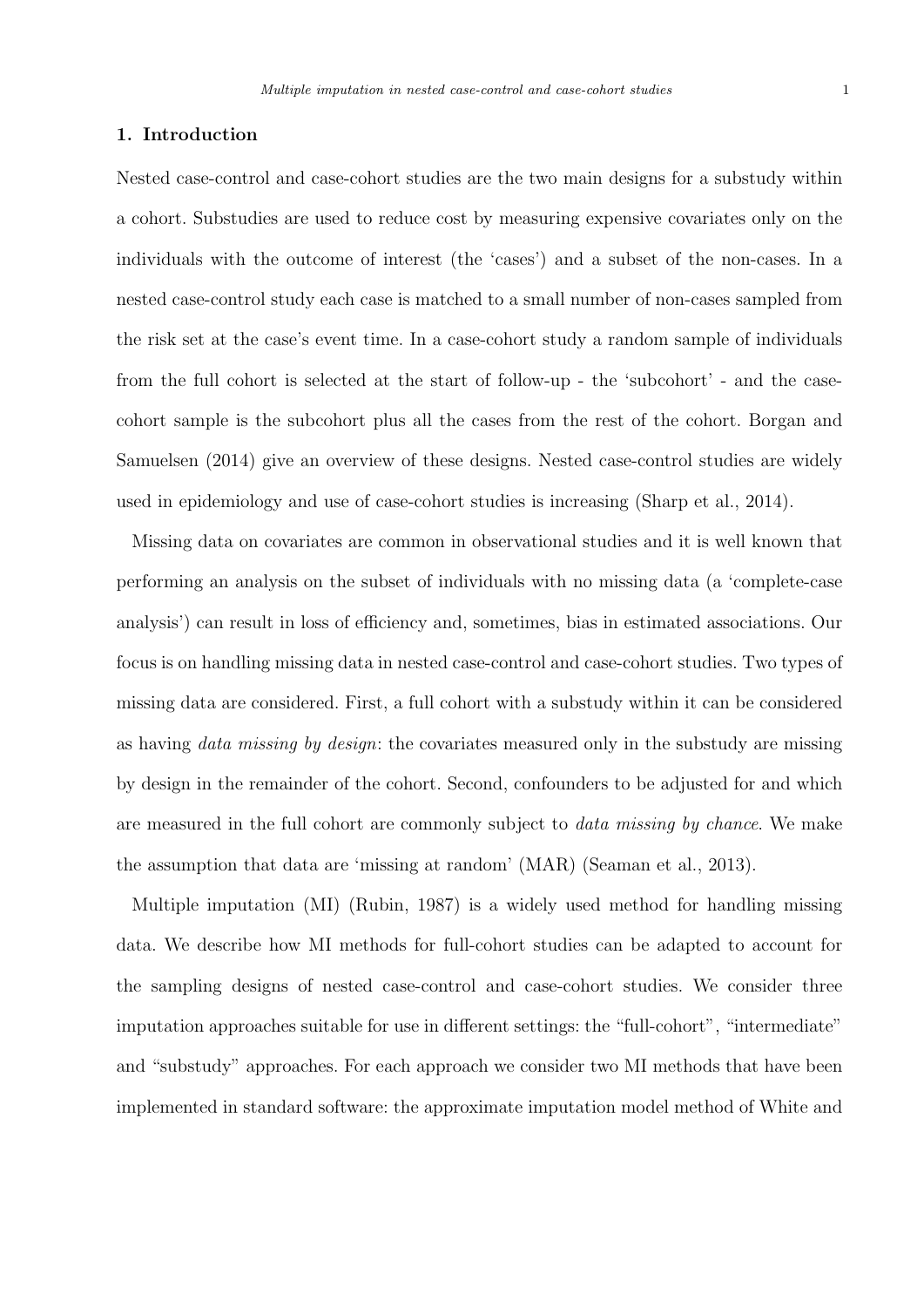Royston (2009), and the 'substantive model compatible' method of Bartlett et al. (2015). We also apply the method of Seaman and Keogh (2015) for matched case-control studies to nested case-control studies. Keogh and White (2013) and Borgan and Keogh (2015) used MI to handle data missing by design in nested case-control and case-cohort studies, but did not consider data missing by chance. A major contribution of this paper is the extension of MI methods for use in the substudy only.

MI is one way to handle missing data in nested case-control and case-cohort studies. Alternatives are a full maximum likelihood approach (Borgan and Samuelsen, 2014; Scheike and Martinussen, 2004; Scheike and Juul, 2004), an inverse probability weighted (IPW) partial likelihood analysis (Kulich and Lin, 2004; Breslow et al., 2009; Samuelsen, 1997; Støer and Samuelsen, 2013), and targeted maximum likelihood (Rose and van der Laan, 2011). All these alternatives use data from the full cohort from which the substudy is drawn. None has, to our knowledge, considered analysis of just the substudy data or dealt with data missing by chance (as well as by design).

We begin by outlining two MI methods used for Cox regression in full-cohort studies (Section 2). In Section 3 we outline the traditional substudy analyses, discuss what information may be available to the analyst on the full cohort, and propose three approaches. In Sections 4 and 5, we describe adaptations and extensions of MI methods. The methods are assessed using simulation studies (Section 6) and illustrated using data from the Atherosclerosis Risk in Communities (ARIC) Study cohort (The ARIC Investigators, 1989) (Section 7), in which substudies have been frequently used to make use of stored biological samples not processed for the full cohort. In Section 8 we compare our methods with the alternative approaches mentioned above. We conclude with a discussion in Section 9. Supplementary Materials give information about software and example R and Stata code.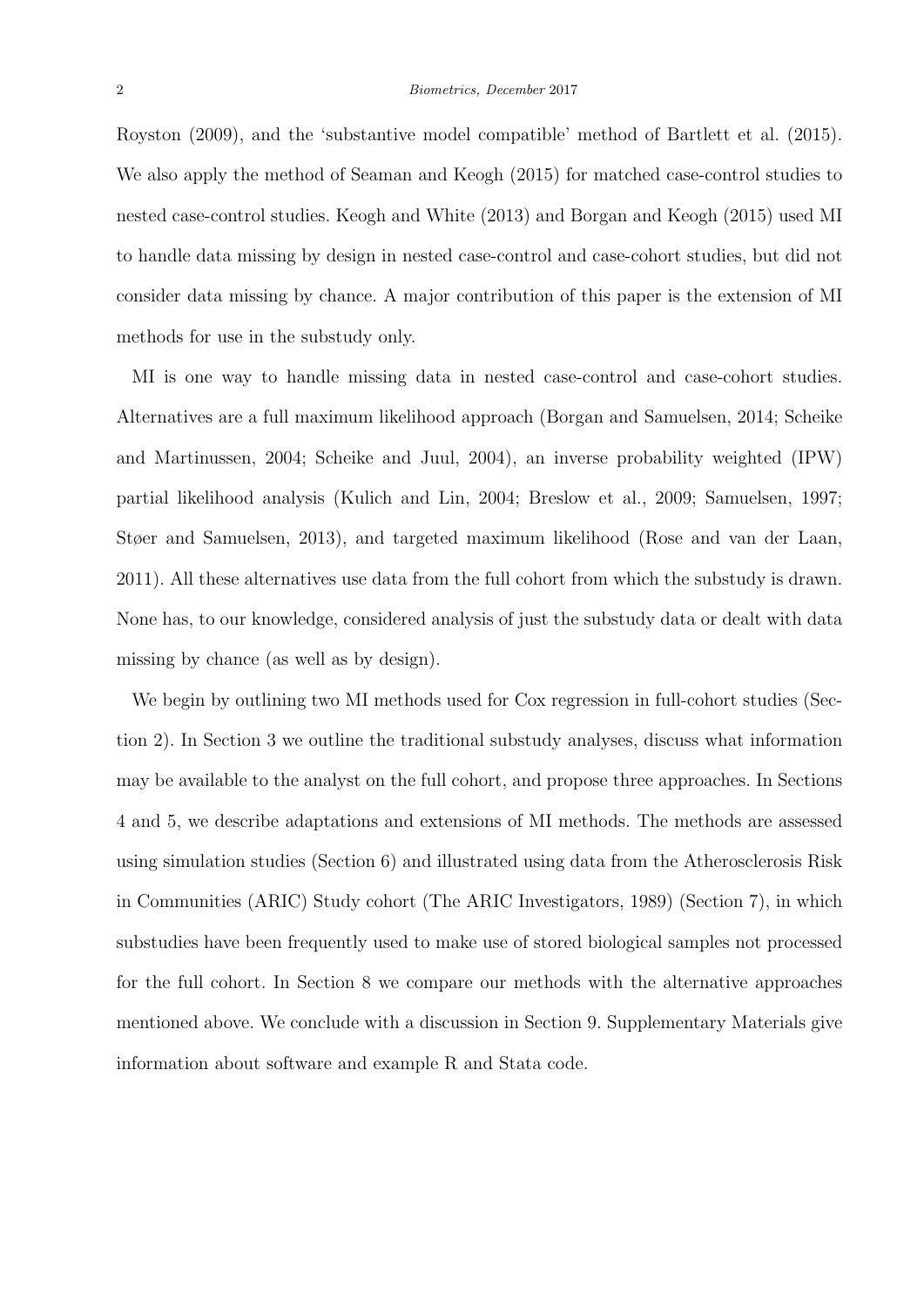## 2. Multiple imputation for Cox regression in full-cohort studies

## 2.1 Overview

Let T denote the earlier of the event and censoring time, and  $D$  be an indicator of whether a person had the event  $(D = 1)$  or was censored  $(D = 0)$ . For simplicity we describe the methods for a single partially observed covariate  $X$ , and a vector of fully observed covariates Z. See the Supplementary Section S1 for extensions to missingness in several covariates. The hazard function is assumed to be  $h(t|X, Z) = h_0(t)e^{\beta_X X + \beta_Z Z}$ . The general MI procedure for obtaining estimates of  $\beta_X$  and  $\beta_Z$  is (Carpenter and Kenward, 2013, p. 39):

A model  $p(X|T, D, Z; \alpha_X)$  is specified for  $p(X|T, D, Z)$ , the distribution of X given T, D and Z.  $\alpha_X$  is a vector of regression coefficients and, in the case of a linear regression, the residual variance. Then, for  $m = 1, \ldots, M$ ,

- (1) The model  $p(X|T, D, Z; \alpha_X)$  is fitted by maximum likelihood to the data on individuals with observed X, to obtain an approximate posterior distribution for  $\alpha_X$  under a noninformative prior. A value  $\alpha_X^{(m)}$  is then drawn from this distribution. For example, if  $p(X|T, D, Z; \alpha_X)$  is a logistic regression model, the posterior for  $\alpha_X$  is approximately a normal distribution with mean and variance equal to, respectively, the point and variance estimates from the maximum likelihood fit. See White et al. (2011) for more details.
- (2) For each individual *i* with missing  $X_i$ , a value  $X_i^{(m)}$  $i^{(m)}$  is drawn from  $p(X_i|T_i, D_i, Z_i; \alpha_X^{(m)})$ , giving a data set (an 'imputed' data set) in which there are no missing values.
- (3) The substantive model, here the Cox regression model, is fitted to this imputed data set to give estimates  $(\hat{\beta}_X^{(m)}, \hat{\beta}_Z^{(m)})$  $\hat{\mathcal{L}}_Z^{(m)}$  of  $(\beta_X, \beta_Z)$ , and  $\hat{\Sigma}^{(m)}$  of  $\text{Var}(\hat{\beta}_X^{(m)}, \hat{\beta}_Z^{(m)})$  $\binom{m}{Z}$ .

Estimates  $(\hat{\beta}_X^{(m)}, \hat{\beta}_Z^{(m)})$  $Z_Z^{(m)}$ )  $(m = 1, ..., M)$  and  $\hat{\Sigma}^{(m)}$  are combined using 'Rubin's rules' (Rubin, 1987) to give an overall estimate of  $(\beta_X, \beta_Z)$  and corresponding variance-covariance matrix. Although in principle any model  $p(X|T, D, Z; \alpha_X)$  could be used, potentially serious bias in the estimates of  $(\beta_X, \beta_Z)$  and their variance-covariance matrix could arise if the imputation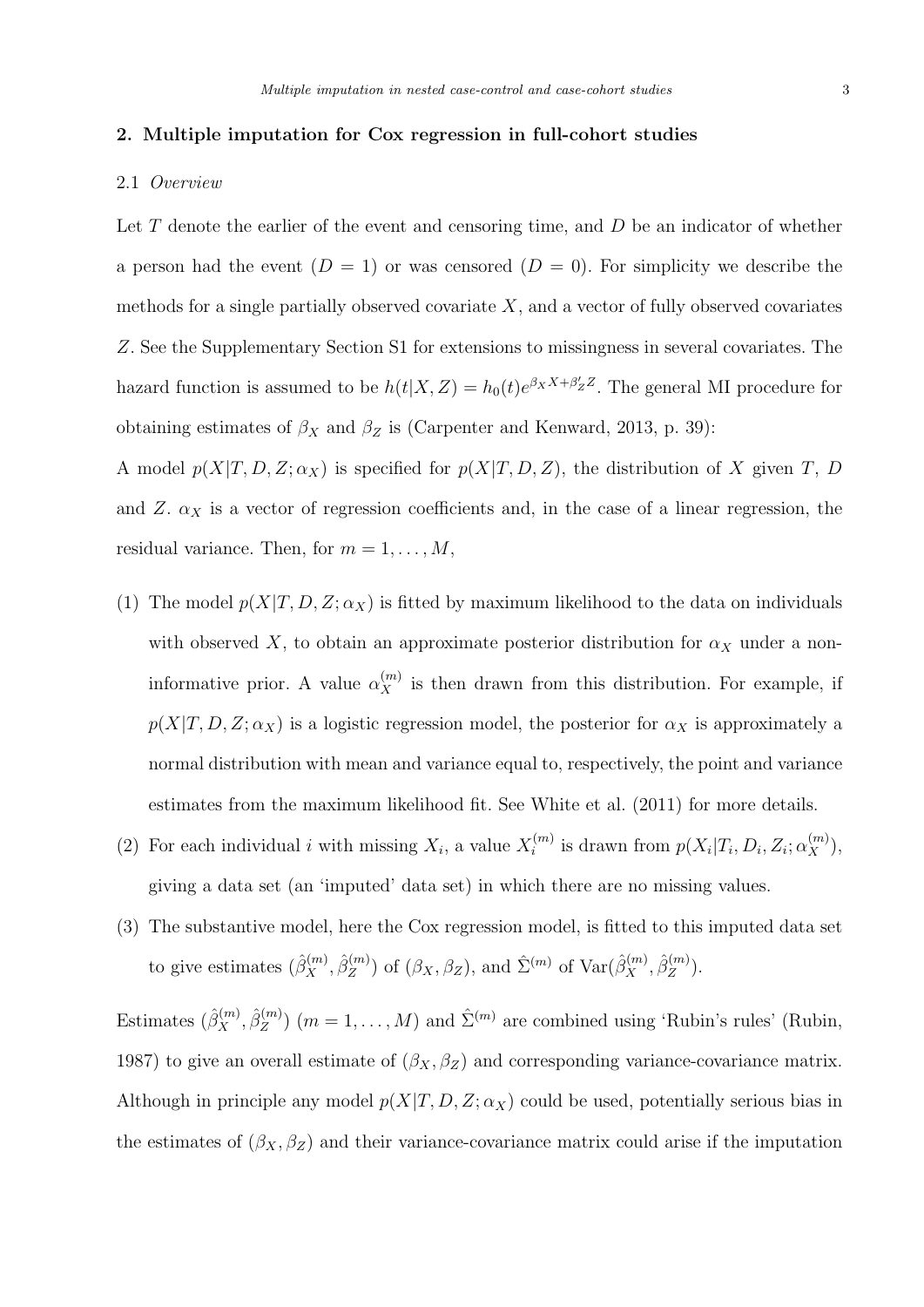model is mis-specified. In particular, if the imputation model is not compatible with the Cox (substantive) model that is used for the analysis (which is assumed to be correctly specified), this may imply the former is mis-specified (Bartlett et al., 2015). We now describe two methods that have been proposed for imputing from a model  $p(X|T, D, Z; \alpha_X)$  that is either exactly or approximately compatible with a Cox model.

## 2.2 Approximate imputation method ('MI-approx')

White and Royston (2009) derived an approximate form for  $p(X|T, D, Z; \alpha_X)$  that resulted in an imputation model for X that includes Z, D and  $\widehat{H}(T)$  (the Nelson-Aalen estimate of the marginal cumulative hazard) as predictors. For continuous  $X$ , the imputation model is  $X = \alpha_0 + \alpha'_1 Z + \alpha_2 D + \alpha_3 \widetilde{H}(T) + \epsilon$ , where  $\epsilon$  is a normally distributed residual. For binary X, the imputation model is logit  $\{Pr(X = 1 | Z, D, T)\} = \alpha_0 + \alpha'_1 Z + \alpha_2 D + \alpha_3 \widehat{H}(T)$ .

## 2.3 Substantive model compatible imputation method ('MI-SMC')

MI-approx has been found to work well in a range of circumstances (White and Royston, 2009; Carpenter and Kenward, 2013). However, it can perform badly when there are large effect sizes and/or when the event rate is high (White and Royston, 2009). Also, the approximation is derived assuming that X has only a main linear effect in the Cox model. Thus in cases where the substantive model contains higher-order effects or interactions, using MI-approx can lead to bias (Seaman et al., 2012). Bartlett et al. (2015) described the 'substantive model compatible' (SMC) MI method for producing imputations from a model that is compatible with the user's chosen substantive model. They use a rejection sampling algorithm, in which a potential value for X is sampled from a 'proposal distribution'  $p(X|Z; \gamma_X)$  and then a 'rejection rule' is used to determine whether this proposed value is accepted as a draw from  $p(X|T, D, Z)$ . Details are given in Supplementary Section S2.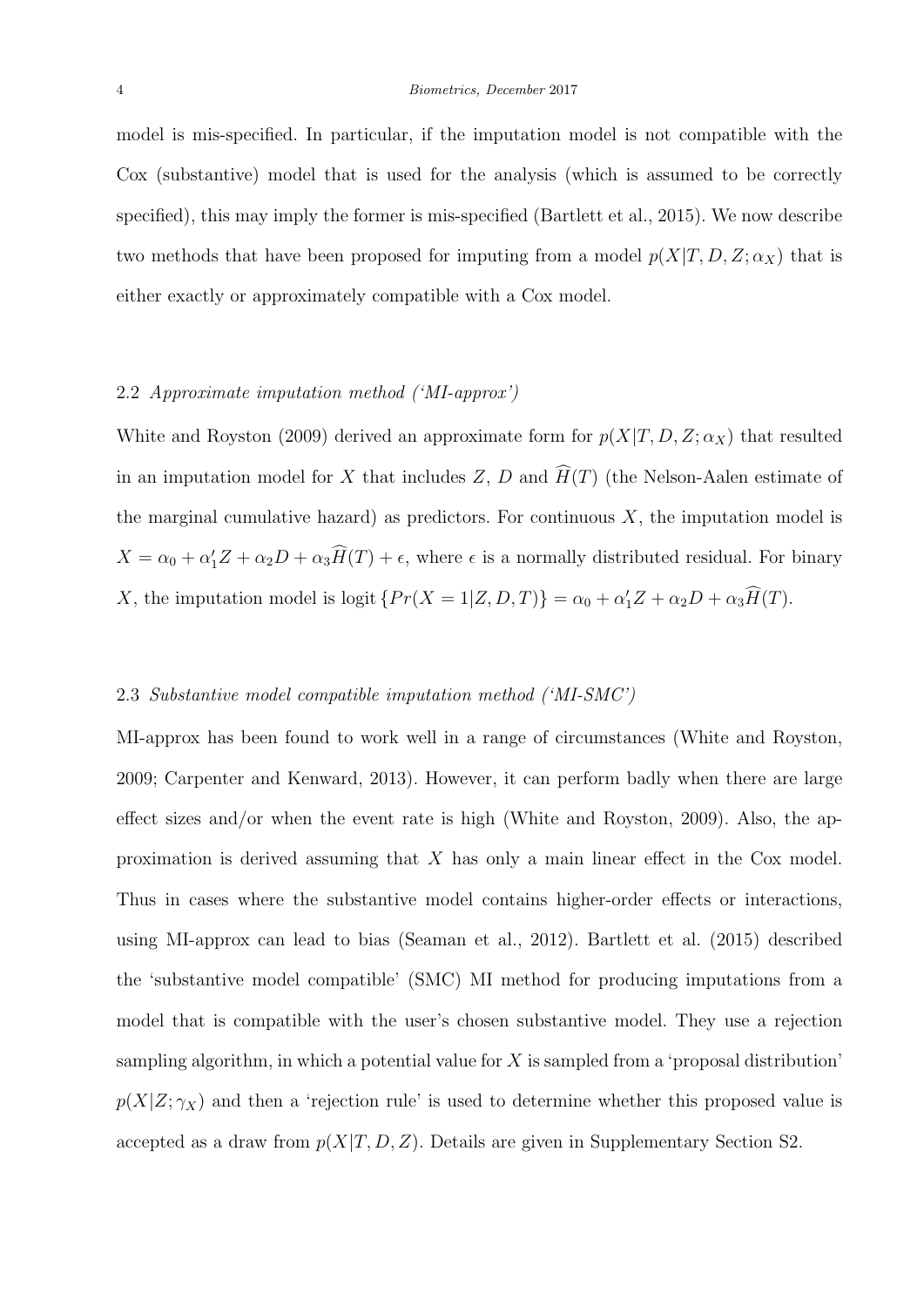## 3. Missing data in nested case-control and case-cohort studies

To illustrate the issues we introduce new notation to be used throughout the rest of the paper. The covariates of interest are  $(X_1, X_2, Z)$ , where  $X_1$  are subject to data missing by design,  $X_2$ are subject to data missing by chance, and Z are observed in the full cohort with no missing values.  $X_1$  was intended to be measured only in the substudy, and is missing in the remainder of the full cohort.  $X_2$  was intended to be measured on all individuals in the full cohort but has some values missing by chance.  $X_1$  may also have some values missing by chance within the substudy; for simplicity of the explanations we do not consider that situation here, though all of the methods accommodate missingness by chance in  $X_1$ . The hazard function for the population of interest is assumed to be  $h(t|X_1, X_2, Z) = h_0(t) \exp(\beta'_{X_1} X_1 + \beta'_{X_2} X_2 + \beta'_{Z} Z).$ 

Let  $\tau_1, \tau_2, \ldots, \tau_J$  denote the unique event times, assuming no ties for simplicity. The analysis of the full-cohort data would use the partial likelihood,  $L_{\text{full-cohort}} = \prod_{j=1}^{J} \frac{e^{\beta'_{X1}X_{1i_j} + \beta'_{X2}X_{2i_j} + \beta'_{Z}Z_{i_j}}}{\sum_{j=1}^{J} \frac{e^{\beta'_{X1}X_{1i_j} + \beta'_{X2}X_{2i_j} + \beta'_{Z}Z_{i_j}}}{\sum_{j=1}^{J} \frac{e^{\beta'_{X1}X_{1i_j} + \beta'_{X2}X_{2i_j}$  $\frac{e^{-\lambda_1-\frac{\lambda_1}{2}}\lambda_2-\frac{\lambda_2}{2}-\frac{\lambda_3}{2}}{\sum_{k\in R_j}e^{\beta'_{X1}X_{1k}+\beta'_{X2}X_{2k}+\beta'_{Z}Z_k}},$ where  $i_j$  is the index of the individual who has the event at time  $\tau_j$   $(j = 1, \ldots, J)$  and  $R_j$ denotes the set of individuals at risk at time  $\tau_j$ . Nested case-control and case-cohort studies are analysed using the modified partial likelihood  $L_{\text{substudy}} = \prod_{j=1}^{J} \frac{e^{\beta'_{X1} X_{1i_j} + \beta'_{X2} X_{2i_j} + \beta'_{Z} Z_{i_j}}}{\sum_{j=1}^{J} \frac{e^{\beta'_{X1} X_{1i_j} + \beta'_{X2} X_{2i_j} + \beta'_{Z} Z_{i_j}}}{\sum_{j=1}^{J} \frac{e^{\beta'_{X1} X_{1i_j} + \beta'_{X2} X_{2i_j} + \beta'_{Z} Z$  $\frac{e^{-\lambda_1-4t_j-\lambda_2-2t_j}-2^{-t_j}}{\sum_{k\in \tilde R_j}e^{\beta'_{X1}X_{1k}+\beta'_{X2}X_{2k}+\beta'_{Z}Z_k}},$ where  $\tilde{R}_j$  denotes a subset of the full risk set  $R_j$ . In a nested case-control study  $\tilde{R}_j$  consists of the case at time  $\tau_j$  plus the set of  $c(\tau_j)$  controls sampled from the risk set at that time  $(c(\tau_j))$  is usually constant). In a case-cohort study  $\tilde{R}_j$  denotes the set of individuals in the subcohort who are at risk at time  $\tau_j$ , plus the case occurring at time  $\tau_j$  if that case is outside the subcohort. In a nested case-control study estimation is by maximum partial likelihood. In a case-cohort study,  $L_{\text{substudy}}$  is a pseudo-partial likelihood and a sandwich estimator or appropriate alternative should be used for standard errors (Borgan and Samuelsen, 2014).

Analysts working with nested case-control and case-cohort studies may have access to different amounts of information about the full cohort. In a "maximum information setting" all the observed data on the full cohort are available, meaning that the analyst knows  $(T, D)$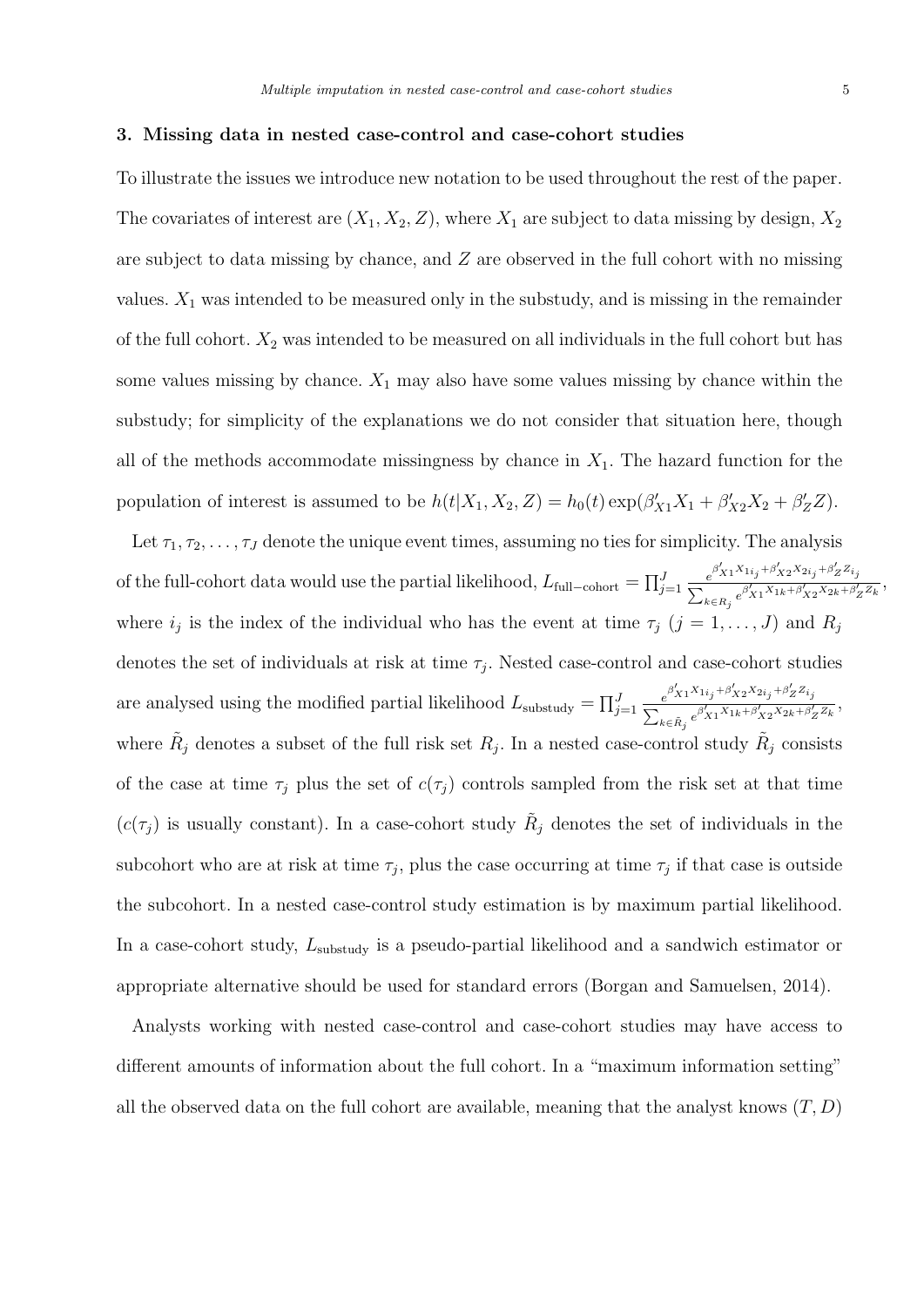for each individual in the full cohort and the values of  $X_1$ ,  $X_2$ , and Z for all individuals in the full cohort on whom they are observed. In a "minimum information setting" the analyst has only the substudy data. A third possibility, referred to as the "time-only information setting", is that the analyst has the information on  $(T, D)$  in the full cohort and only the observed data on  $(X_1, X_2, Z)$  in the substudy. In Sections 4 and 5 we describe MI methods for three different approaches - the "full-cohort approach", the "intermediate approach", and the "substudy approach" - and discuss their suitability for these settings.

## 4. Full-cohort and intermediate approaches

The full-cohort approach is suitable for the maximum information setting: missing values in  $X_1$  and  $X_2$  are imputed using either the MI-approx or MI-SMC method from Section 2 and the Cox model is fitted to the full cohort. Keogh and White (2013) used MI-approx and a version of MI-SMC, showing that an MI analysis using full cohort data can lead to important gains in efficiency compared with the traditional substudy analysis. Further investigations using MI-approx were performed for nested case-control studies by Borgan and Keogh (2015). However, this earlier work focused on data missing by design.

There may be a reluctance to fit the substantive model to data in which a large proportion of  $X_1$  values have been imputed, for fear that the imputation model might be misspecified. An alternative is to perform both imputation and analysis on just the substudy data. This is the "substudy approach" described in Section 5. An intermediate approach is to perform imputation on the full cohort but then fit the substantive model to just the substudy data. This would be expected to be more efficient than the substudy approach and more robust to misspecification of the imputation model than the full-cohort approach. The full-cohort and intermediate approaches assume that data on  $(T, D, X_1, X_2, Z)$  in the full cohort are MAR. This is true if missingness by chance in  $X_2$  depends only on observed variables  $(T, D, Z)$ , as missingness by design in  $X_1$  depends only on  $(T, D)$ , which are observed in this setting.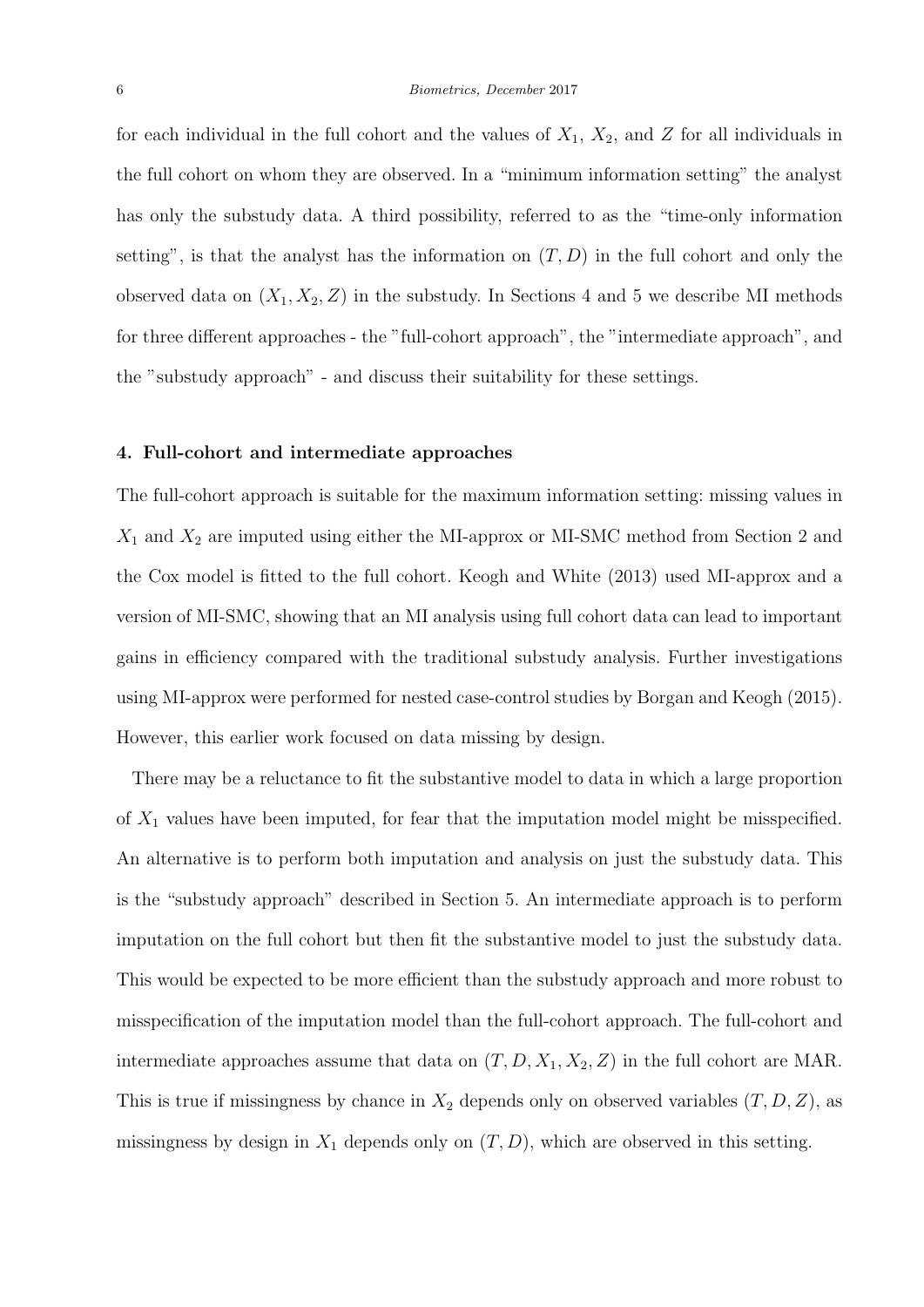## 5. Substudy approach

The methods we now describe impute only the missing data in the substudy and are suitable for use in the time-only information setting and, in some cases, in the minimum information setting. They can also be applied in the maximum information setting by discarding the data on either  $(X_2, Z)$  or  $(T, D, X_2, Z)$  for individuals not in the substudy.  $X_1$  and Z are fully observed in the substudy and there are data missing by chance in  $X_2$ . The task is therefore to impute  $X_2$ . Missing  $X_2$  values should be drawn from  $p(X_2|T, D, X_1, Z, S = 1)$ , where S=1 denotes that an individual belongs to the substudy. Since the probability of being sampled for the substudy depends only on  $(T, D)$ ,  $p(X_2|T, D, X_1, Z, S = 1) = p(X_2|T, D, X_1, Z)$ . This justifies the following adapted versions of MI-approx and MI-SMC when the data on  $(T, D, X_1, X_2, Z)$  in the substudy are MAR, i.e. when missingness by chance in  $X_2$  in the substudy depends only on observed variables  $((T, D, X_1, Z)$  in this setting).

# 5.1 MI-approx

The MI-approx method of Section 2.2 can be immediately applied just to the substudy once an estimate of  $H(t)$ , the cumulative hazard in the population, has been obtained. If data on  $(T, D)$  are available for the full cohort (maximum and time-only information settings), then the Nelson-Aalen estimate of  $H(t)$  can be obtained easily. If data on  $(T, D)$  are not available for the full cohort (minimum information setting),  $H(t)$  must be estimated using only the substudy data. In a nested case-control study there is no representative sample from the full cohort, and so it is not possible to estimate  $H(t)$  in the minimum information setting. In a case-cohort study an unbiased estimate could be obtained by applying the Nelson-Aalen estimator to the subcohort only. However, this is inefficient because it does not use cases outside the subcohort. A weighted estimator that uses information on events occurring outside the subcohort and the subcohort sampling fraction is  $\widehat{H}_{\text{CC}}(t) = \frac{n_S(0)}{n} \sum_{\tau_k \leqslant t} \frac{d(\tau_k)}{n_S(\tau_k)}$  $n_S(\tau_k)$ where  $d(\tau_k)$  is the number of events at time  $\tau_k$  (in our setting,  $d(\tau_k) = 1$ ),  $n_S(\tau_k)$  is the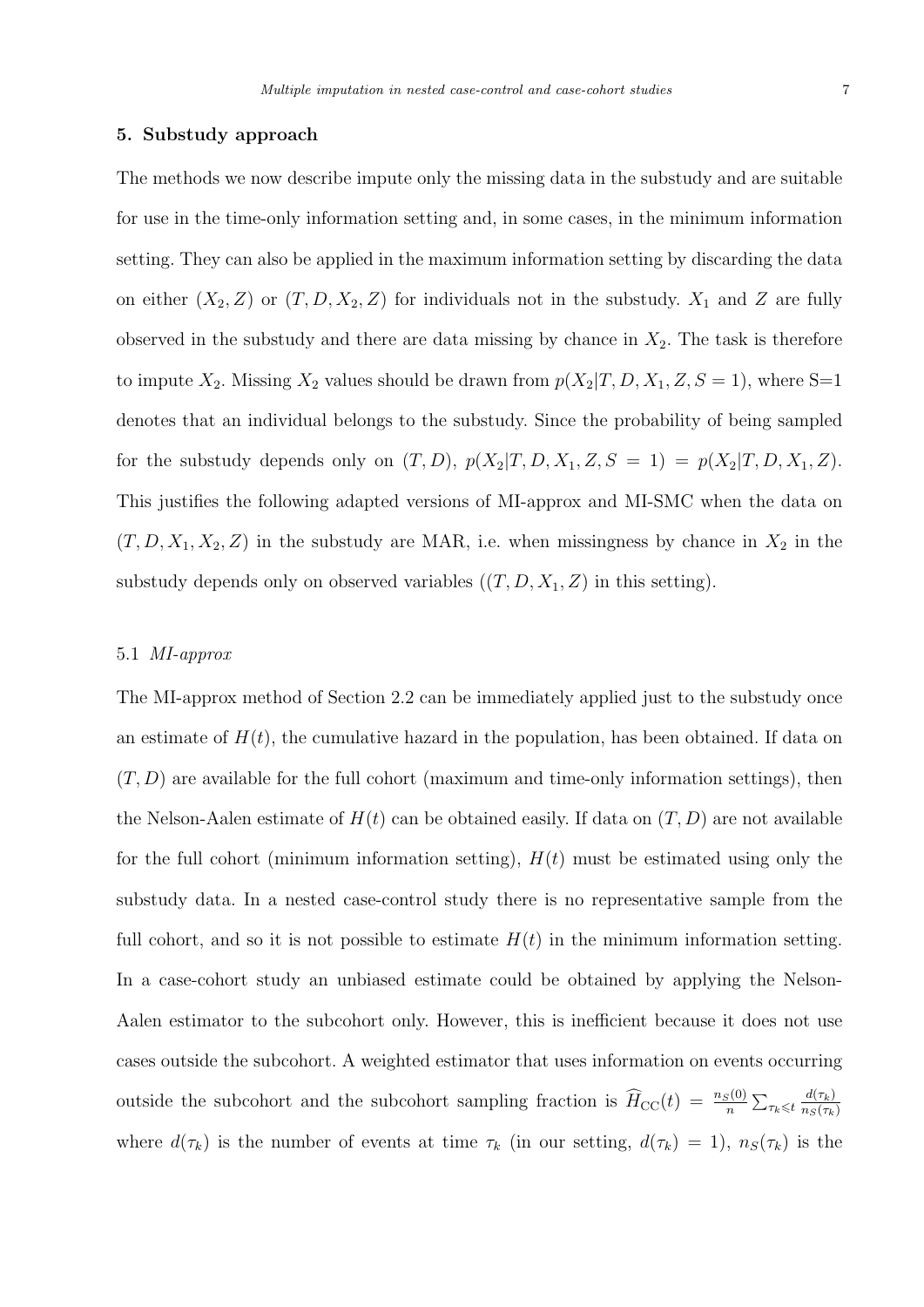number at risk in the subcohort at time  $\tau_k$ , and n is the total number in the cohort. This uses the assumption that the ratio of the number at risk in the full cohort to the number at risk in the subcohort is approximately constant over time  $(n/n<sub>S</sub>(0))$ . Notice that  $\hat{H}_{CC}(t)$  is proportional to  $\sum_{\tau_k \leq t} \frac{d(\tau_k)}{n_S(\tau_k)}$  $\frac{d(\tau_k)}{n_S(\tau_k)}$ , which is approximately equal to  $\widehat{H}_{\text{CC}}^*(t) = \sum_{\tau_k \leq t} \frac{d(\tau_k)}{n_{cc}(\tau_k)}$  $\frac{a(\tau_k)}{n_{cc}(\tau_k)}$ , where  $n_{cc}(\tau_k) = n_S(\tau_k)$  if the case whose event time is  $\tau_k$  is in the subcohort and  $n_{cc}(\tau_k) = n_S(\tau_k)+1$ otherwise. This is a useful result, because  $\widehat{H}_{\text{CC}}^{*}(t)$  can be obtained directly by applying the Nelson-Aalen estimator to the case-cohort data.

# 5.2 MI-SMC

As explained in Supplementary Section S2, MI-SMC involves estimating  $p(X_2 | X_1, Z)$  and the (population) baseline cumulative hazard,  $H_0(t)$ . The distribution of  $X_2$  given  $(X_1, Z)$ and  $S = 1$  and the baseline cumulative hazard given  $S = 1$  will typically differ from  $p(X_2 \mid X_1, Z)$  and  $H_0(t)$ . For this reason, modified estimators of these latter quantities are needed when applying MI-SMC to just the substudy. In a case-cohort study  $H_0(t)$ can be estimated using the modified Breslow estimator (Borgan and Samuelsen, 2014)  $\widehat{H}_0^{\text{CC}}(t) \;=\; \frac{n_S(0)}{n} \sum_{\tau_k \leqslant t} \frac{1}{\sum_{l \in S_{\tau}} \exp(\hat{\beta}_{X1}X_1)}$  $\frac{1}{\log k \exp(\hat{\beta}_{X1}X_{1l} + \hat{\beta}_{X2}X_{2l} + \hat{\beta}_Z Z_l)}$ , where  $S_k$  denotes the set of subcohort members who are at risk at time  $\tau_k$ . This uses the subcohort sampling fraction  $n_S(0)/n$ , which is typically known. The model for  $p(X_2 | X_1, Z)$  can be fitted to the subcohort (because it is a random sample from the full cohort).

In a nested case-control study,  $H_0(t)$  can be estimated using (Langholz and Borgan, 1997)  $\widehat{H}_0^{\text{NCC}}(t) \ = \ \sum_{\tau_k \leqslant t} \frac{1}{\sum_{l \in \tilde{B}_{\tau}} \{n(\tau_k)/(c(\tau_k)+1)\} \, \text{ex}}$  $\frac{1}{\ell \in \tilde{R}_k} \{n(\tau_k)/(c(\tau_k)+1)\} \exp(\hat{\beta}_{X1}X_{1l}+\hat{\beta}_{X2}X_{2l}+\hat{\beta}_Z Z_l)},$  where  $n(\tau_k)$  is the number at risk in the full cohort at time  $\tau_k$  and  $c(\tau_k)$  is the number of controls selected for the case at time  $\tau_k$ . This requires information on  $(T, D)$  in the full cohort and can therefore be used in the maximum and time-only information settings. There are two ways of estimating the parameters of  $p(X_2|X_1, Z)$ . The first is to assume that the outcome is rare, so that  $p(X_2|X_1, Z) \approx p(X_2|X_1, Z, D = 0)$ .  $p(X_2|X_1, Z)$  can then be estimated using just the con-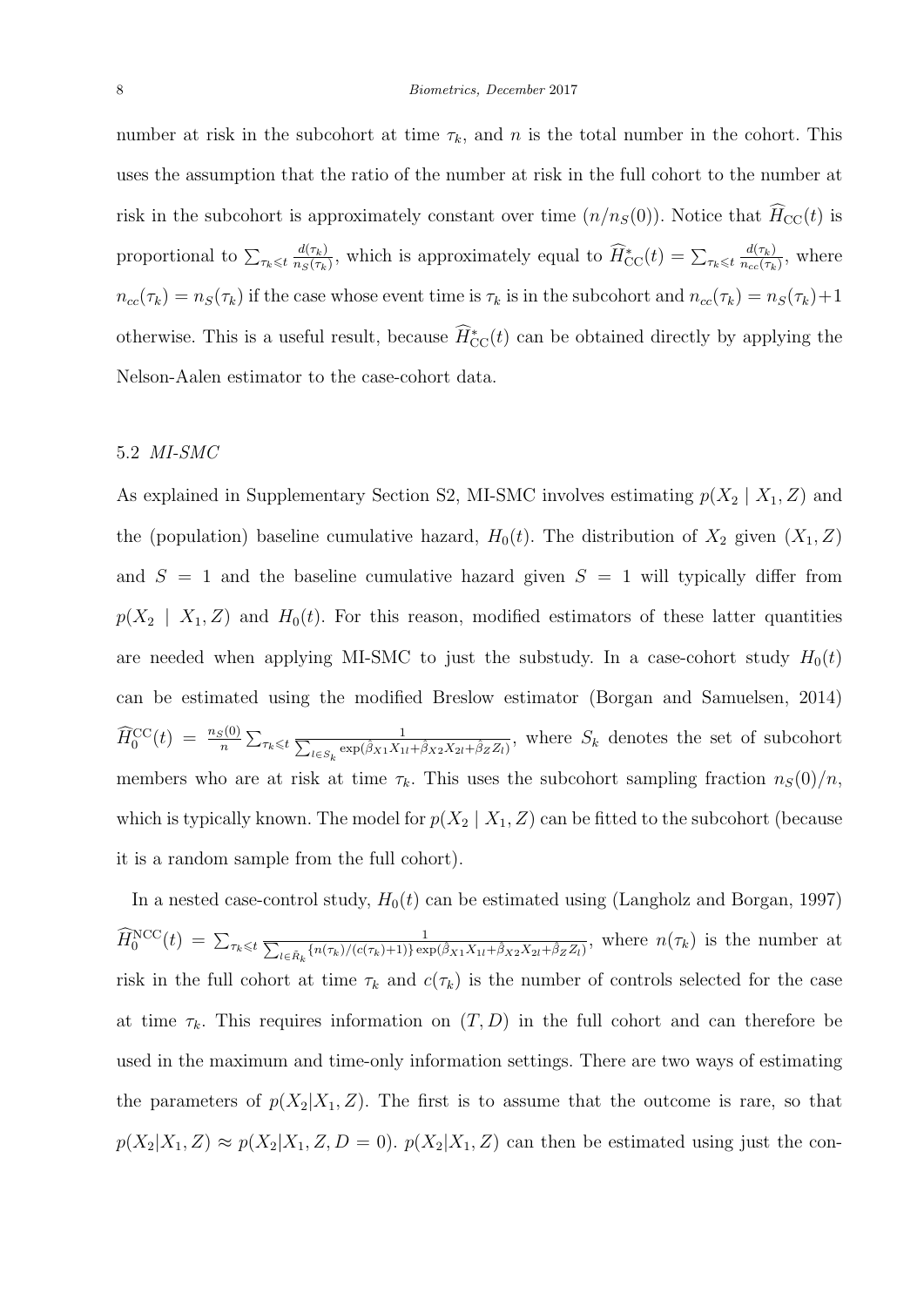trols. The second uses all the individuals in the nested case-control sample to fit  $p(X_2|X_1, Z)$ via inverse probability weighted (IPW) estimation. Non-cases are weighted by the reciprocal of their probability of ever being sampled as a control. For individual  $i$  with right-censoring time  $T_i$ , this probability is (Samuelsen, 1997)  $1 - \prod_{j=1}^{J} I(\tau_j \leq T_i) \left(1 - \frac{c(\tau_j)}{n(\tau_j)}\right)$  $n(\tau_j)-1$ .

#### 5.3 'MI matched set': an alternative for nested case-control studies

We now outline a method that can be used for nested case-control studies in the minimum information setting. Nested case-control studies are a type of matched case-control study and the traditional partial likelihood analysis is equivalent to conditional logistic regression. Seaman and Keogh (2015) described two MI methods for missing data in matched studies analysed using conditional logistic regression. We apply their 'MI matched set' method to nested case-control studies. This involves imputing the missing data on each individual in a given set using the data on that individual and all the other individuals in the same set, as follows. Assuming that the same number of controls is selected for each case, let  $\{X_{1jk}, X_{2jk}, Z_{jk}\}\ (k = 1, \ldots, K)$  denote the explanatory variables for the kth individual in the sampled risk set at event time  $\tau_j$ , where the data are arranged so that  $\{X_{1j1}, X_{2j1}, Z_{j1}\}$ denote the values for the individual who is the case at time  $\tau_j$  and  $\{X_{1jk}, X_{2jk}, Z_{jk}\}\$  ( $k =$  $(2, \ldots, K)$  are the values for the individuals sampled as controls at that time. The imputation model for  $X_{2jk}$   $(k = 1, ..., K)$  includes  $X_{1jk}, Z_{jk}, \sum_{l \neq k} X_{1jl}, \sum_{l \neq k} X_{2jl}$ , and  $\sum_{l \neq k} Z_{jl}$ . Variable numbers of controls per case can be accommodated (Seaman and Keogh, 2015).

#### 6. Simulation study

## 6.1 Simulating the data

Data were generated for full cohorts of 15,000 individuals. We consider 3 correlated explanatory variables:  $X_1$  (normally distributed),  $X_2$  (binary), and  $Z$  (binary). Event times were generated from a Weibull hazard:  $h(t|X_1, X_2, Z) = t\lambda \exp \{\beta_{X1}X_1 + \beta_{X2}X_2 + \beta_{Z}Z\}.$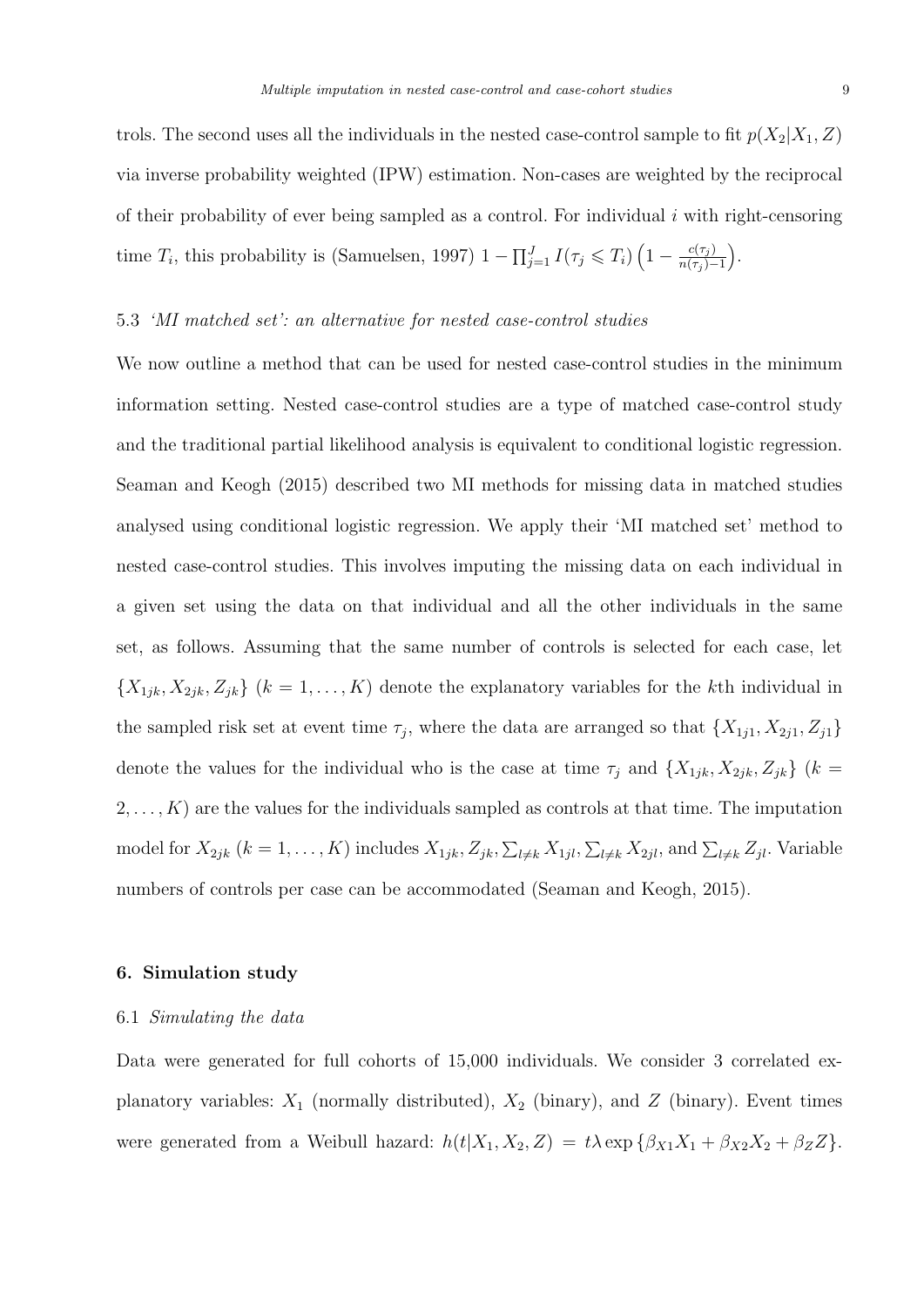We considered values  $\beta_{X1} = \beta_{X2} = \beta_Z = 0.2$  or 0.7. From each cohort we sampled a casecohort study using a subcohort of 750 individuals, and a nested case-control study with 1 or 4 controls for each case.  $Z$  is fully observed in the full cohort.  $X_1$  is observed only in the substudy. Missingness by chance was generated in  $X_2$  for 10% or 50% of individuals in the full cohort, with the probability of missingness depending on Z and D and their interaction. Full details are in Supplementary Section S3. 1000 simulated data sets were generated.

## 6.2 Analyses performed

In each simulated data set we performed a full-cohort analysis and standard substudy analysis before introducing the missing data. These are the 'complete-data' analyses. After introducing missing data a complete-case analysis was performed on the substudy, omitting individuals with data missing by chance in  $X_2$ . Analyses were performed using the fullcohort, intermediate and substudy approaches. Table 1 summarises the analyses. For the MI-approx substudy approach used for a case-cohort study, we present results using  $\widehat{H}_{CC}^*$ , since differences between results obtained using the three different estimates described in Section 5.1 were negligible and  $\widehat{H}_{CC}^{*}$  is arguably the simplest to obtain. MI methods used 10 imputed data sets.

We summarise the results for  $\beta_{X1}, \beta_{X2}$  and  $\beta_Z$  in terms of bias, coverage of 95% confidence intervals, and efficiency relative to the complete-data substudy analysis (ratio of empirical variances from the complete-data substudy analysis and the comparison analysis). Figures 1 and 2 show results from the simulation scenarios with  $50\%$  missing data in  $X_2$ , and for 1 control per case in the nested case-control study. Results from other scenarios are shown in Supplementary Figures 1-4.

#### 6.3 Results: case-cohort study

As expected, the complete-data full-cohort analysis and complete-data case-cohort analysis give approximately unbiased estimates, though for large effect sizes (Figure 1b) there is some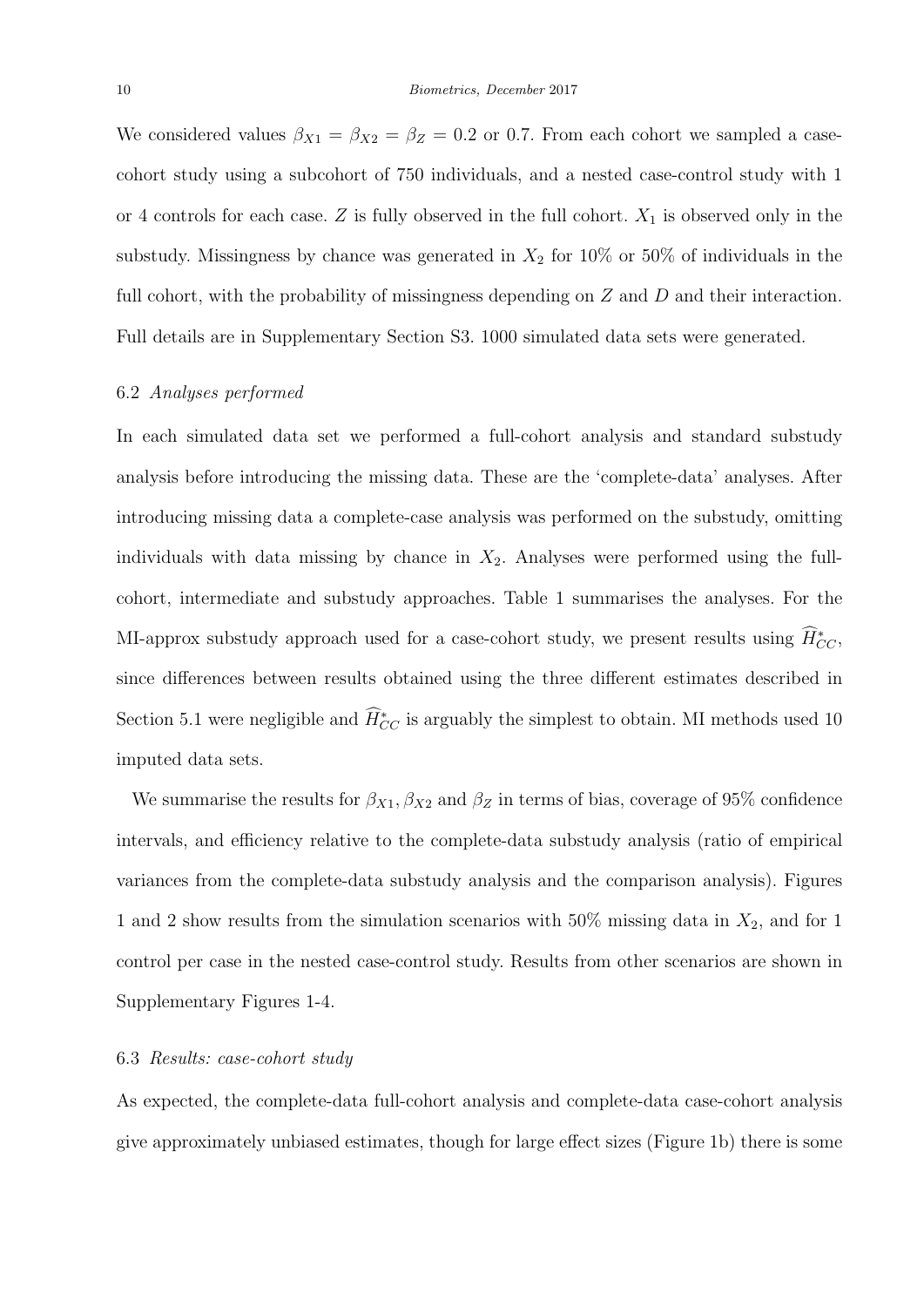small finite-sample bias in the estimate for  $\beta_{X1}$ . The complete-data full-cohort analysis gives correct coverage. The same is true for the complete-data case-cohort analysis, except for  $\beta_{X1}$ when the effect size is large; then there is minor under-coverage. The complete-case casecohort analysis gives biased estimates, particularly for  $\beta_Z$ , but also for  $\beta_{X1}$  and  $\beta_{X2}$  when the effect size is large. There is also below nominal level coverage.

In the full-cohort approach, both MI-approx and MI-SMC give unbiased estimates for small effect sizes. MI-SMC also gives unbiased estimates for larger effect sizes, while MIapprox gives minor bias towards the null due to the approximations used, leading to some under-coverage, especially for  $\beta_{X_1}$ . Previous investigations of MI-approx have made similar finidngs, which are due to the approximate nature of this MI method (White and Royston, 2009). Standard errors (SEs) from both methods are approximately unbiased, but for larger effects sizes MI-SMC tends slightly to underestimate SEs, leading to slight under-coverage. The full-cohort approach gives large efficiency gains for all three parameters relative to the complete-data substudy analysis. The gain is greatest for  $\beta_Z$ , because Z is observed in the full cohort. There is also a substantial gain in efficiency for  $\beta_{X_1}$  when the effect size is large.

For small effect size the substudy approach, using both MI-approx and MI-SMC, gives unbiased estimates, correct SEs and good coverage. For larger effect sizes we again see approximately unbiased estimates, though there is small bias away from the null for  $\beta_{X_1}$ (as in the complete-data substudy analysis), which we attribute to finite sample bias. The SE for  $\beta_{X_1}$  is slightly underestimated and there is slight under-coverage, again as in the complete data case-cohort analysis.

The intermediate approach, using both MI-approx and MI-SMC, gives approximately unbiased estimates for small and large effect sizes and large gains in efficiency for all three parameters relative to the complete-case analysis, bringing the efficiency close to 100% relative to the complete-data substudy analysis, although the efficiency gains are not as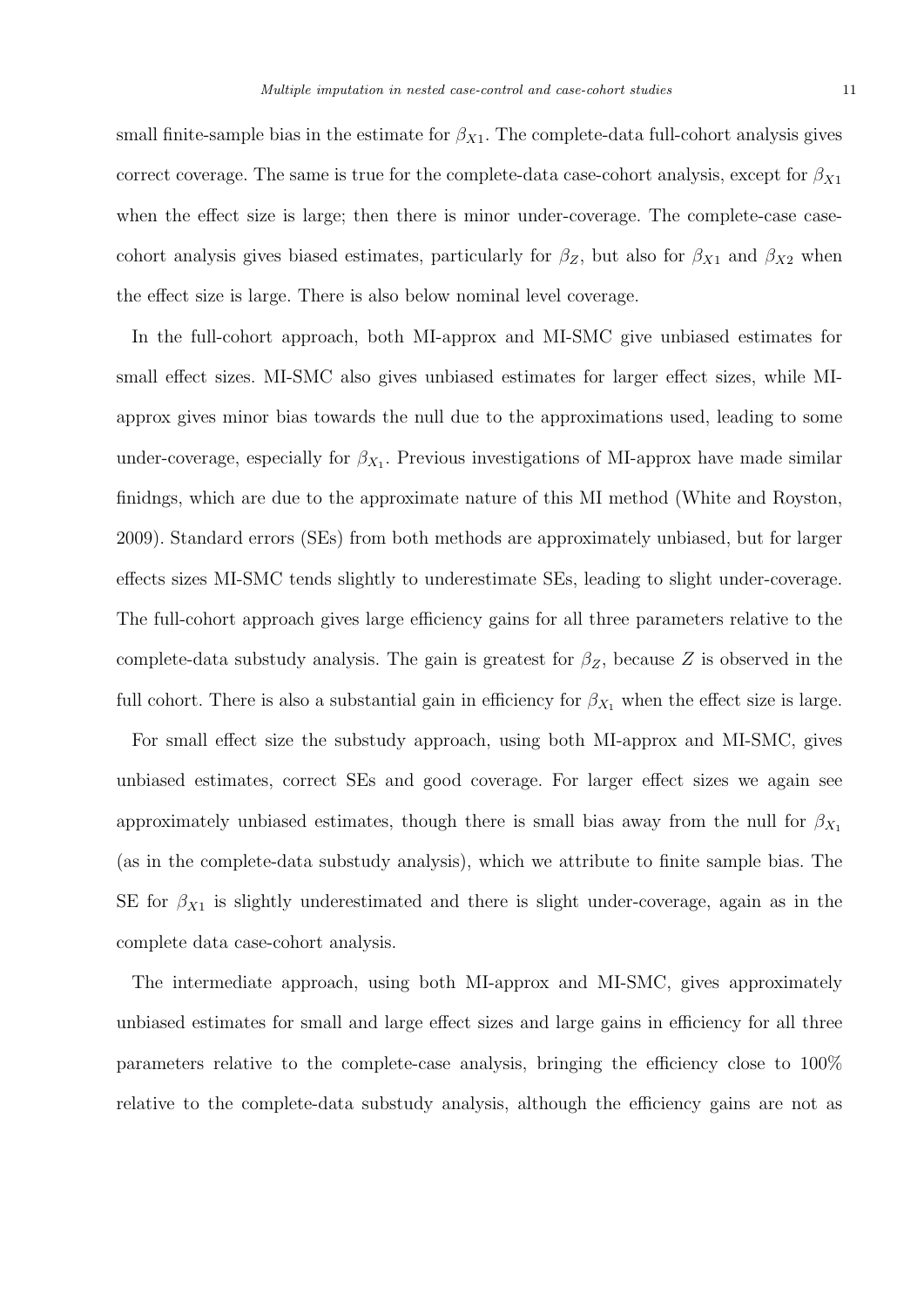substantial as under the full-cohort approach. The SE for  $\beta_{X2}$  tends to be over estimated, resulting in slight over-coverage for this parameter. This is a situation in which the imputer is assuming that certain associations between variables are the same in the full cohort as they are in the substudy, and therefore assuming more than the analyst, which is known to result in Rubin's Rule for the variance overestimating the SEs (Robins and Wang, 2000).

Across all the MI analyses, results from MI-approx are very similar to the corresponding results from MI-SMC. An exception is the MI analysis using the full cohort when the effect sizes are large; here the MI-approx estimates are slightly biased towards the null.

We observed under-coverage from several methods, including the complete-data analysis, when the effect size is large. This is believed to be due to finite sample size. In sensitivity analyses we increased the size of the cohort or the relative size of the subcohort (Supplementary Figure S5). With a larger cohort the coverage for the complete-data full-cohort and complete-data case-cohort analysis was improved. For the full-cohort approach using MI-SMC the coverage improved as the relative size of the subcohort increased. Increasing the sample size or the relative subcohort size did not reduce the bias in estimates from the full-cohort approach using MI-approx when the effect size is large. Increasing the sample size or the relative subcohort size improved the coverage from the substudy approach using MI-SMC and MI-approx.

## 6.4 Results: nested case-control study

The relative performances of methods used for nested case-control studies are similar to what was found for case-cohort studies (Figure 2, Supplementary Figure S2). MI matched set also gives approximately unbiased estimates and good coverage, with the SEs being similar to those using MI-approx and MI-SMC in the substudy approach. When there are 4 controls per case (Supplementary Figures S3 and S4) there is less to be gained by using the full-cohort data, though the gains are still substantial. In MI-SMC using the substudy approach, fitting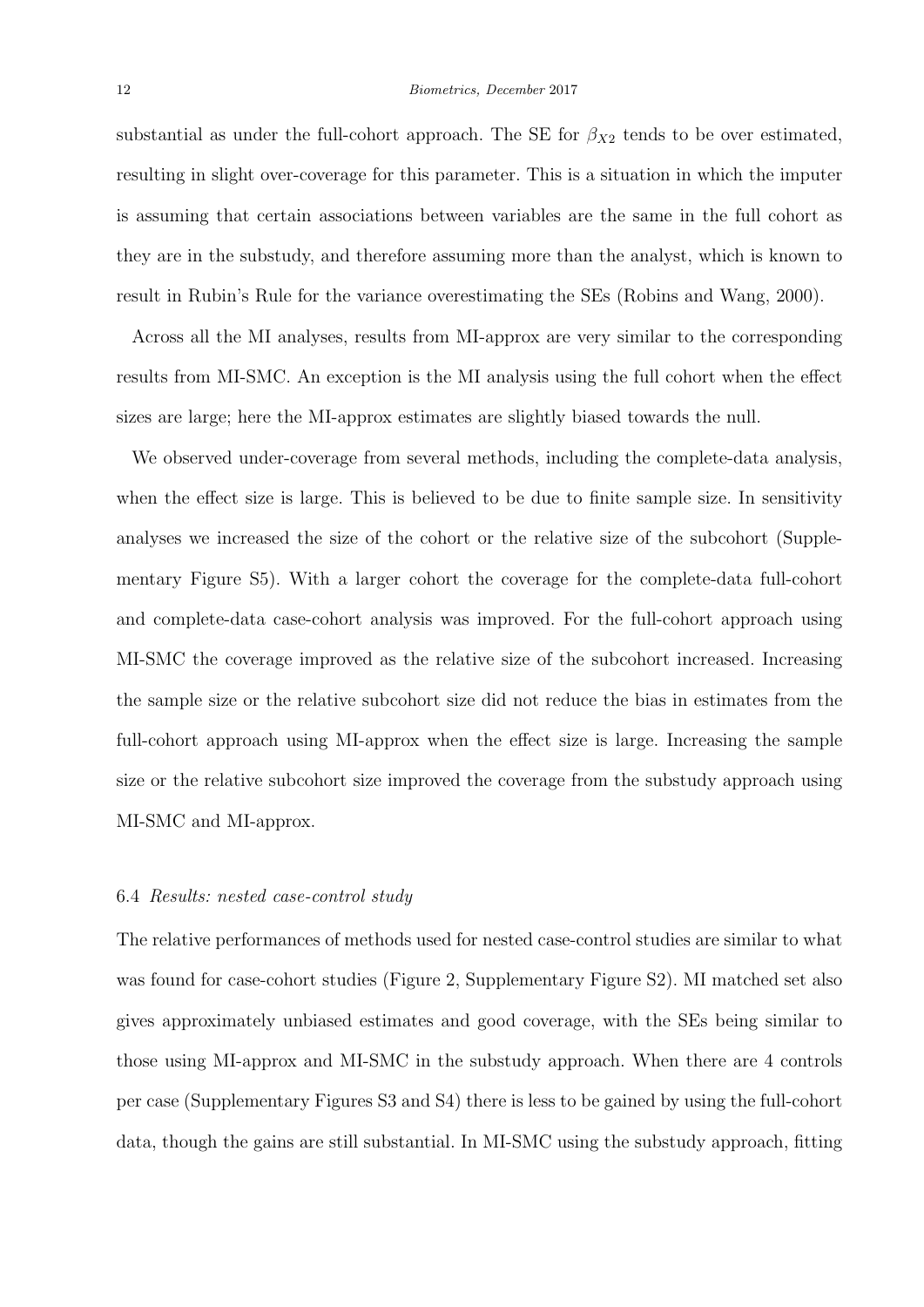the covariate model  $p(X_2|X_1, Z)$  using the controls performed slightly better than fitting it using the IPW method described in Section 5.2.

## 6.5 Additional simulation scenario: Model misspecification

We investigated the performance of the methods under imputation model misspecification, focussing on case-cohort studies. Other aspects of the simulations were as above with  $\beta_{X1} =$  $\beta_{X2} = \beta_Z = 0.7$ .  $X_1$  was generated from a log normal distribution with log  $X_1$  having mean 0.25Z and standard deviation 0.65.  $X_2$  was generated using logit  $Pr(X_2 = 1 | X_1, Z)$  =  $0.5Z + 0.25(X_1 + X_1^2)$ . In MI-approx, we used a misspecified normal imputation model for  $X_1$  and a misspecified logistic imputation model for  $X_2$ . MI-SMC allows imputed variables to be used on a transformed scale in the substantive model. We considered two forms for the model for  $X_1|X_2, Z$ , one correctly specified and one misspecified. In both cases we used a misspecified model for  $X_2|X_1, Z$ . See Supplementary Section S4 for details.

Results are shown in Figure 3. The impact of using misspecified imputation models is severe under the MI full-cohort approach: there is large bias and poor coverage, especially for  $\beta_{X_1}$ . The MI-SMC analyses that use a correctly specified model in the proposal distribution for  $X_1$  perform better, demonstrating the important feature of this imputation method that it allows a transformed covariate to be imputed assuming that it follows a conditional normal distribution, but with the untransformed covariate entering the substantive model linearly. As expected, the intermediate approach is less affected by the imputation model misspecification, particularly for  $\beta_{X_1}$ . The substudy approach performs well despite the misspecification of the imputation model for  $X_2$ , with only small bias in  $\beta_{X_2}$ .

# 7. Application to the ARIC Study cohort

We applied the methods to data from the ARIC Study cohort to investigate the association between death due to cardiovascular disease and the traditional risk factors of systolic blood pressure (mmHG), total and HDL cholesterol (mmol/l), smoking and body mass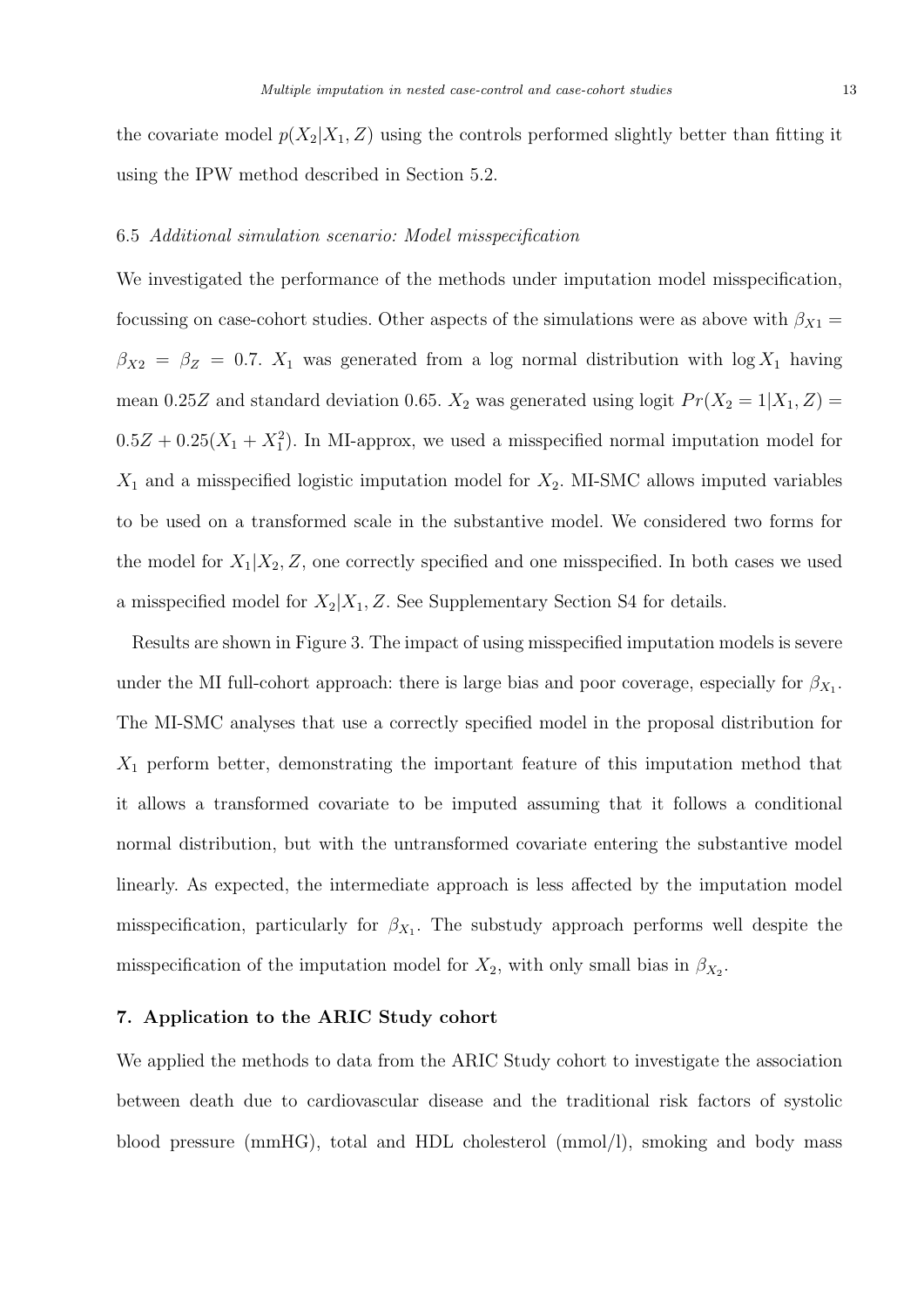index (BMI), with adjustment for sex, age, race and education level. The cohort comprises 15792 individuals and there were 1089 cardiovascular deaths over the course of follow-up. We created a case-cohort study by sampling a subcohort of 650 individuals, and a nested case-control study with 1 control per case, reflecting real examples (Atherosclerosis Risk in Communities Study, 2011; Sanders et al., 2015). Measurements of total and HDL cholesterol were set to be missing outside of the substudy, creating missingness by design. Missingness by chance was introduced in systolic blood pressure, smoking status, body mass index, race, and education level; the probability of missingness depended on sex and age and we generated 10% missing data conditionally independently in each variable in the full cohort.

Age, systolic blood pressure, total cholesterol, HDL cholesterol and BMI are continuous variables and were assumed to have linear effects on the log hazard. The remaining variables were treated as categorical. Results are shown in Table 2. In the case-cohort setting the log hazard ratio estimates are broadly similar across the different analyses. The MI full-cohort approach gives SEs that are typically less than half those obtained in the complete-case analysis, with the gain in efficiency being somewhat less for the two cholesterol variables, which are missing by design in the full cohort. The MI substudy and intermediate approaches give smaller but still substantial gains in efficiency. The results are similar in the nested case-control setting. Using MI matched set gives results similar to those obtained using MIapprox and MI-SMC under the substudy approach. The following explanatory variables are statistically significantly associated with an increased hazard for CVD death  $(p < 0.05)$ in all analyses: being male, older age, smoking, non-white race, higher BMI. The following additional explanatory variables are statistically significantly associated with an increased hazard in the complete-data full cohort analysis and in all MI analyses, but not in the complete-case analyses: lower level of education (not in MI-approx and MI-SMC in the substudy and intermediate approaches), higher SBP, lower HDL cholesterol.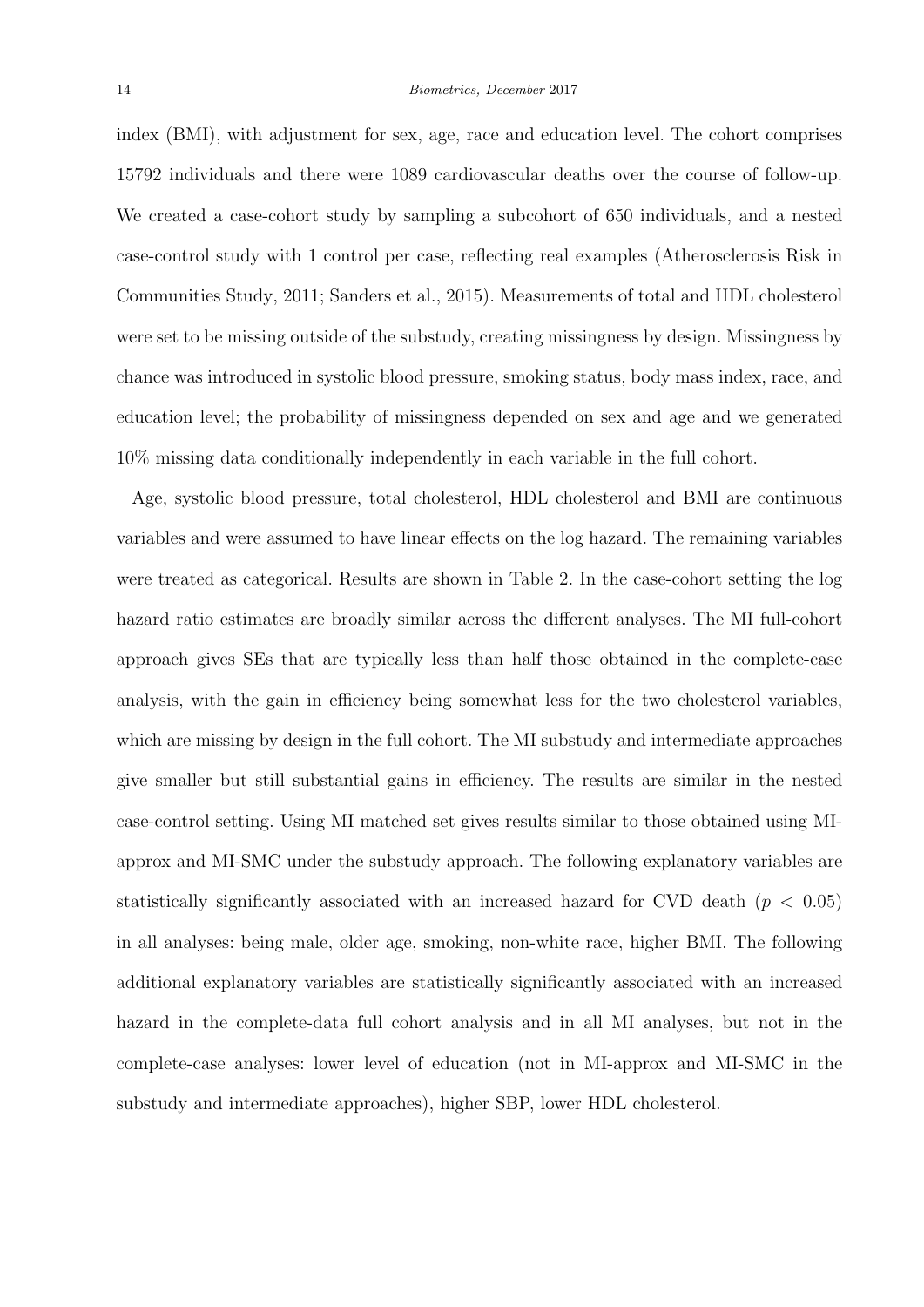## 8. Alternative approaches

In the maximum information setting, our full-cohort approach using MI followed by a partial likelihood analysis is one way of making efficient use of data available on the full cohort. An alternative is a full maximum likelihood approach, which incorporates full cohort data by considering the full cohort and the substudy as a two-phase design in which some covariates are observed in the phase-one sample (the full cohort) and other expensive covariates are observed only in the phase-two sample (the substudy). An overview is given by Borgan and Samuelsen (2014). The full likelihood involves the conditional distribution of the phasetwo covariates conditional on the phase-one covariates  $(X_1|X_2, Z)$ . Scheike and Martinussen (2004) and Scheike and Juul (2004) described this method in the context of case-cohort and nested case-control studies respectively, using a non-parametric approach in which the phaseone covariates are discrete and the conditional distribution has point masses at the observed covariate values. Estimation is via the EM Algorithm. Zeng and Lin (2014) presented a similar method which accommodates continuous phase-one covariates via an approximation. The full maximum likelihood methods require assumptions about the distribution of phase-two covariates conditional on phase-one covariates. This is similar to the modelling assumptions required for the conditional covariate distributions used in MI-SMC. In some situations MI-SMC should be as efficient as a full maximum likelihood analysis. There does not appear to exist any ready-made software for implementing the full maximum likelihood methods.

Another general approach described for making efficient use of data in two-phase studies uses an inverse probability weighted (IPW) partial likelihood. Full-cohort information is used only in the construction of the weights. Kulich and Lin (2004) and Breslow et al. (2009) described this for case-cohort studies. IPW approaches for nested case-control studies were described by Samuelsen (1997) and Støer and Samuelsen (2013). These IPW methods have been found to be less efficient then the MI approach (Keogh and White, 2013; Borgan and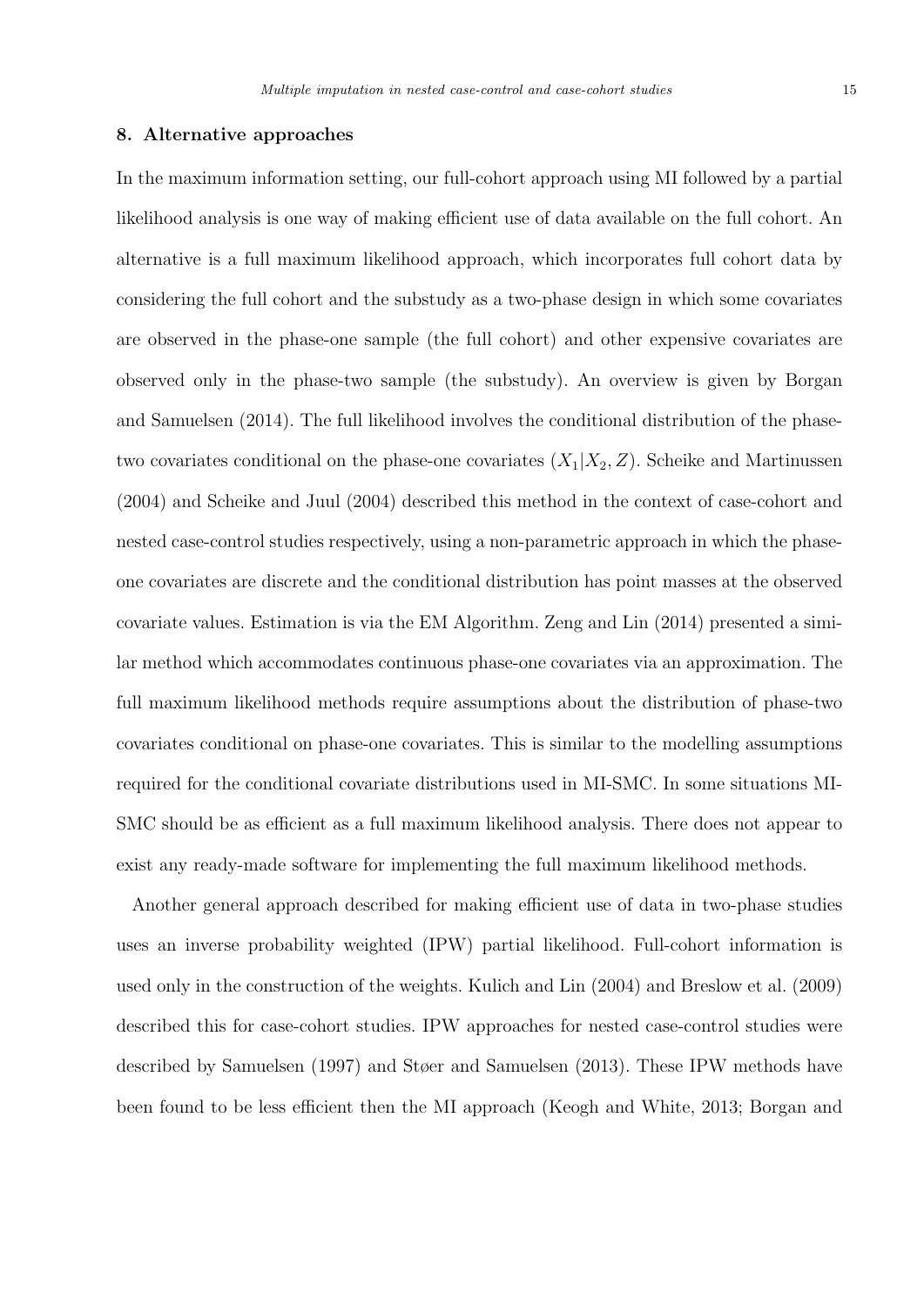Keogh, 2015). The IPW methods are closely related to developments for handling of missing data in full cohort studies analysed using Cox regression (Robins et al., 1994). Rose and van der Laan (2011) proposed an approach to using full-cohort data in nested case-control and case-cohort studies by using targeted maximum likelihood estimation (TMLE); this does not appear to have been used in practice and is not based on widely familiar concepts.

As noted earlier, none of the methods mentioned above have, to our knowledge, considered data missing by chance as well as data missing by design, though extensions to that would likely be possible. Nor have there been previous methods designed for handling of missing data in the substudy only. Several methods have been described for handling missing data in matched case-control studies, as summarised in the introduction of Seaman and Keogh (2015), some of which could potentially be extended for nested case-control studies.

## 9. Discussion

We have shown how to use MI to handle missing covariate data in case-cohort and nested case-cohort studies, including data missing by design and missing by chance. We adapted the methods of White and Royston (2009) (MI-approx) and Bartlett et al. (2015) (MI-SMC), and applied a method for matched case-control studies (Seaman and Keogh, 2015) (MI matched set) to nested case-control studies. All the methods described can be applied using readily available software, including new additions we have made to the smcfcs package in R. See Supplementary Section S5. Several extensions to accommodate covariate-dependent censoring, left-truncation, nested case-control studies with additional matching and case-cohort studies with stratified subcohort sampling depending on Z are described in Supplementary Section S6.

Our simulations show that MI works well at handling missing data in case-cohort and nested case-control studies when the imputation models are (approximately) correctly specified. Relative to a complete-case substudy analysis, substantial gains in efficiency as well as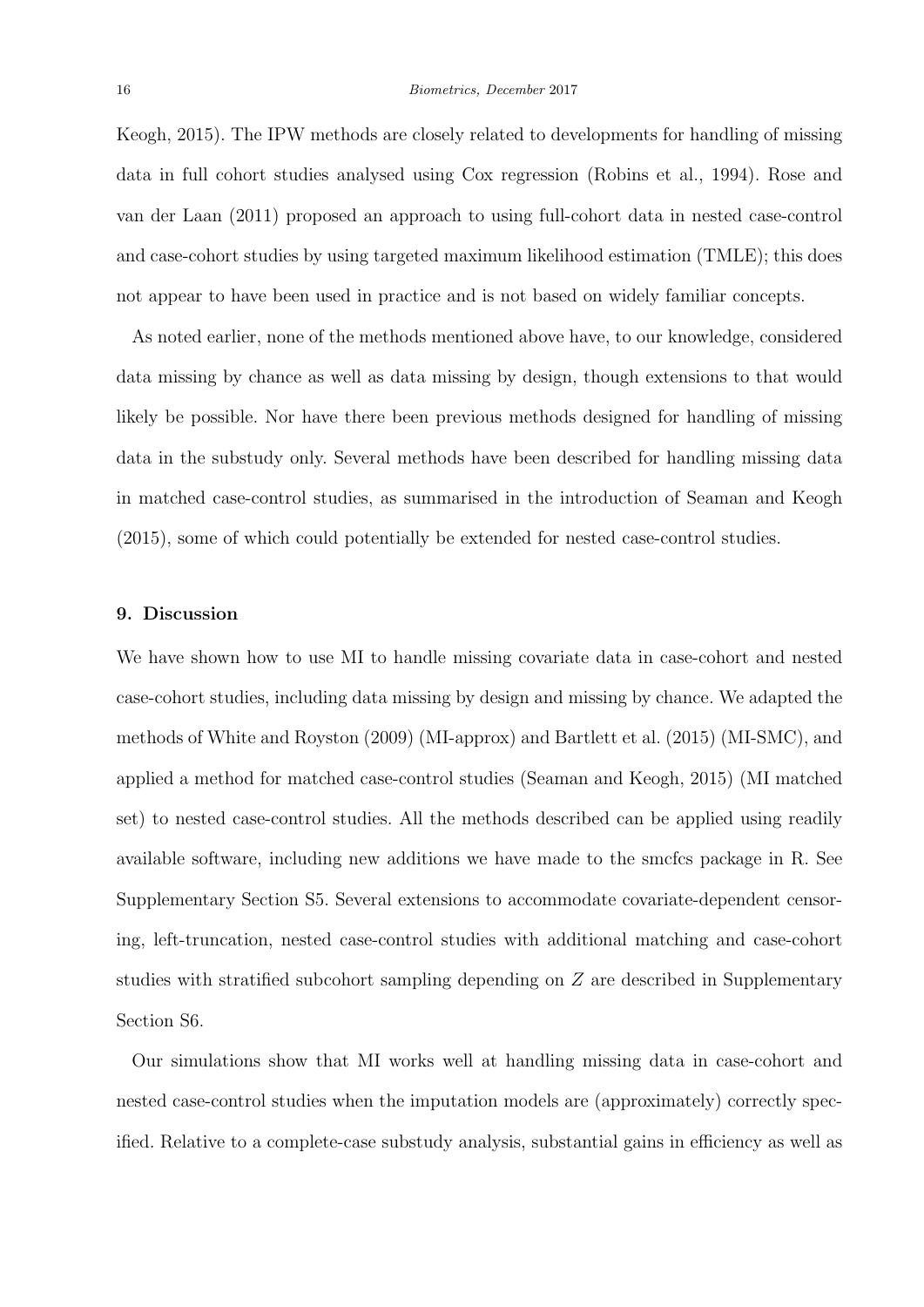bias-correction are possible by making use of full-cohort data. An intermediate approach, in which the imputation is performed on the full cohort but the substantive model is fitted only in the substudy, is more robust to imputation model misspecification than the full cohort approach. For data missing by chance in the substudy, gains in efficiency and bias-correction are possible by applying MI to the substudy only. MI matched set works well for nested case-control studies, and does not require full-cohort information. MI-approx and MI-SMC both performed well in the settings considered. An advantage of MI-SMC over MI-approx is that it allows variable transformations and interactions in the substantive model.

Several non-MI methods have been described for making use of full cohort data in casecohort and nested case-control studies in Section 8, and a detailed comparison is merited, particularly to investigate the impact of model misspecfication. A major advantage of MI is that it can be applied in standard software and is familiar to many researchers.

## Supplementary Materials

A Web Appendix, referenced in Sections 1, 2.1, 2.3, 5.2, 6.1-6.5, and 9 is available with this paper at the Biometrics website on Wiley Online Library. Example R and Stata code for applying the methods described in this paper is available at https://github.com/ruthkeogh/MI-CC. We have implemented the MI-SMC substudy approach in the smcfcs package in R (https://github.com/jwb133/smcfcs, and also available on CRAN).

## Acknowledgements

The Atherosclerosis Risk in Communities Study is carried out as a collaborative study supported by National Heart, Lung, and Blood Institute contracts (HHSN268201100005C, HHSN268201100006C, HHSN268201100007C, HHSN268201100008C, HHSN268201100009C, HHSN268201100010C, HHSN268201100011C, and HHSN268201100012C). The authors thank the staff and participants of the ARIC study for their important contributions. RHK is sup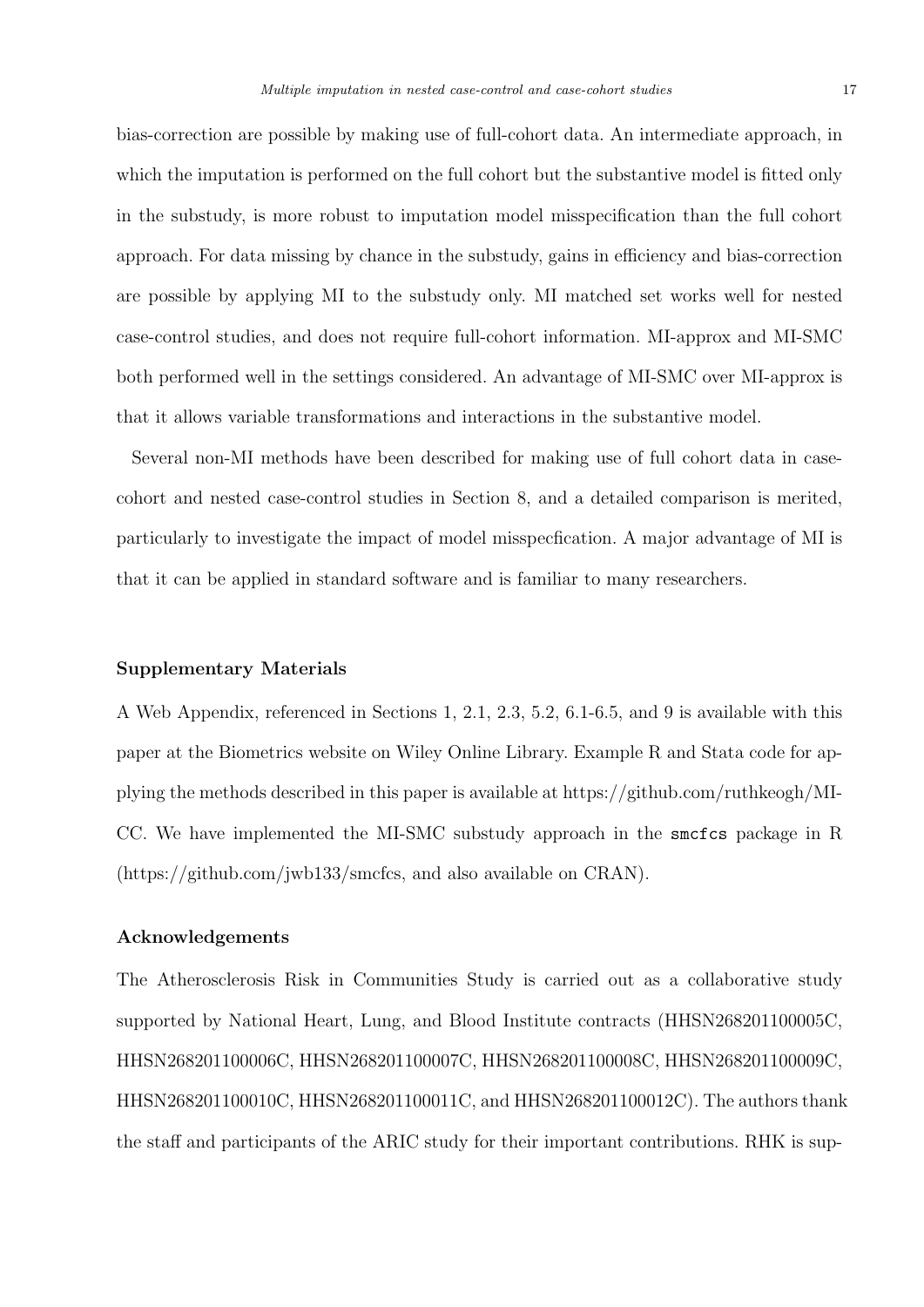ported by MRC Fellowship MR/M014827/1. SRS is supported by grants MC UU 00002/10 and MRC\_U105260558.

# References

- Atherosclerosis Risk in Communities Study (2011). ARIC nested case comparison study groups. https://www2.cscc.unc.edu/aric/Nested\_Case\_Comparison\_Study\_Group. Accessed: 04-01-2017.
- Bartlett, J. W., Seaman, S. R., White, I. R., and Carpenter, J. R. (2015). Multiple imputation of covariates by fully conditional specification: accommodating the substantive model. Stat. Methods Med. Res. 24, 462–487.
- Borgan, O. and Keogh, R. H. (2015). Nested case-control studies: Should one break the matching? Lifetime Data Anal. 21, 517–541.
- Borgan, O. and Samuelsen, S. O. (2014). Handbook of Survival Analysis, chapter Nested case-control and case-cohort studies. CRC Press, Boca Raton.
- Breslow, N. E., Lumley, T., Ballantyne, C. M., Chambless, L. E., and Kulich, M. (2009). Using the whole cohort in the analysis of case-cohort data. Am. J. Epidemiol. 169, 1398–1405.
- Carpenter, J. R. and Kenward, M. G. (2013). Multiple imputation and its application. Wiley, New York.
- Keogh, R. H. and White, I. R. (2013). Using full-cohort data in nested casecontrol and casecohort studies by multiple imputation. Stat. Med. 32, 4021–4043.
- Kulich, M. and Lin, D. Y. (2004). Improving the efficiency of relative-risk estimation in case-cohort studies. J. Am. Stat. Assoc. 99, 832–844.
- Langholz, B. and Borgan, O. (1997). Estimation of absolute risk from nested case-control data. Biometrics 53, 767–774.
- Robins, J. M., Rotnitzky, A., and Zhao, L. P. (1994). Estimation of regression coefficients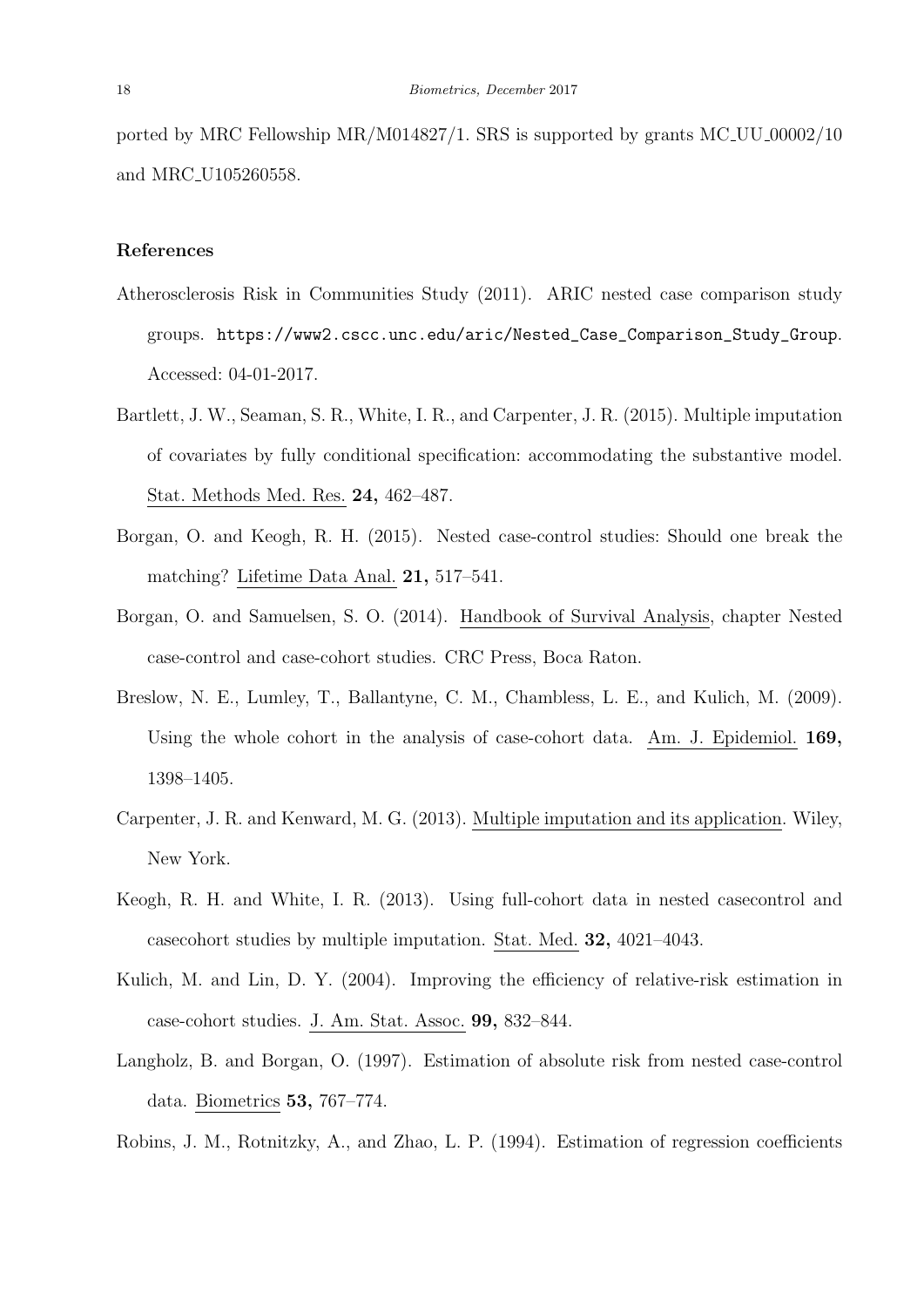when some regressors are not always observed. J. Am. Stat. Assoc. 89, 846–866.

- Robins, J. M. and Wang, N. (2000). Inference for imputation estimators. Int. J. Biostat. 87, 113–124.
- Rose, S. and van der Laan, M. J. (2011). A targeted maximum likelihood estimator for twostage designs. Int. J. Biostat. 7, Article 17. http://www.bepress.com/ijb/vol7/iss1/17/.

Rubin, D. B. (1987). Multiple imputation for nonresponse in surveys. Wiley, New York.

- Samuelsen, S. O. (1997). A pseudolikelihood approach to analysis of nested casecontrol studies. Biometrika 84, 379–394.
- Sanders, A. E., Divaris, K., Naorungroj, S., Heiss, G., and Risques, R. A. (2015). Telomere length attrition and chronic periodontitis: an ARIC study nested case-control study. J. Clin. Periodontol. 42, 12–20.
- Scheike, T. H. and Juul, A. (2004). Maximum likelihood estimation for Coxs regression model under nested case-control sampling. Biostatistics 5, 193–206.
- Scheike, T. H. and Martinussen, T. (2004). Maximum likelihood estimation for Coxs regression model under case-cohort sampling. Scand. J. Stat. 31, 283–293.
- Seaman, S., Galati, J., Jackson, D., and Carlin, J. (2013). What is meant by "missing at random"? Stat. Sci. 28, 257–268.
- Seaman, S. R., Bartlett, J. W., and White, I. R. (2012). Multiple imputation of missing covariates with non-linear effects and interactions: an evaluation of statistical methods. BMC Med. Res. Methodol. 12, 46.
- Seaman, S. R. and Keogh, R. H. (2015). Handling missing data in matched case-control studies using multiple imputation. Biometrics 71, 1150–1159.
- Sharp, S. J., Poulaliou, M., Thompson, S. J., White, I. R., and Wood, A. M. (2014). A review of published analyses of case-cohort studies and recommendaions for future reporting. PLoS ONE 9, doi:10.1371/journal.pone.0101176.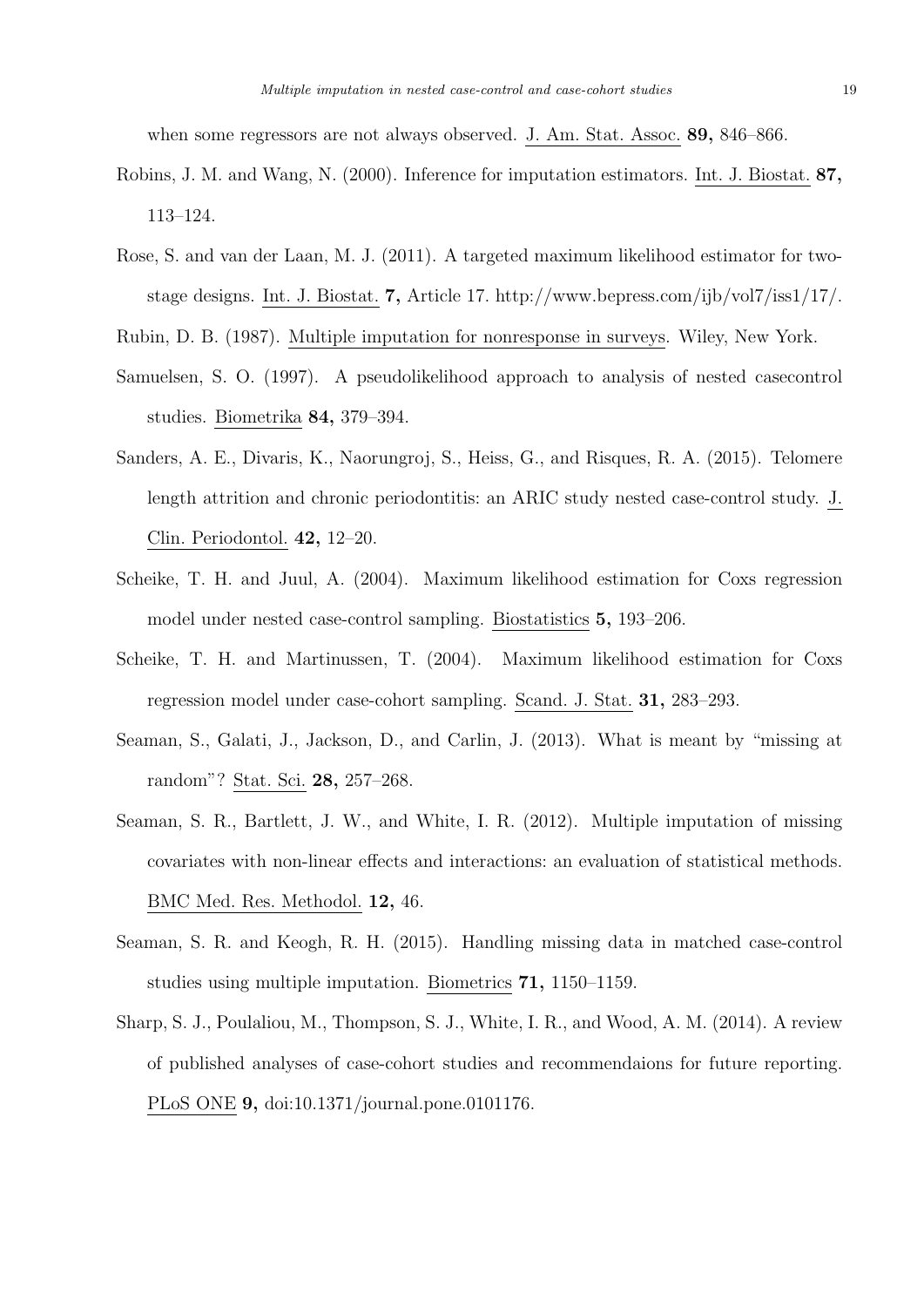- Støer, N. C. and Samuelsen, S. O. (2013). Inverse probability weighting in nested case-control studies with additional matching - a simulation study. Stat. Med. 32, 5328–5339.
- The ARIC Investigators (1989). The Atherosclerosis Risk in Communities (ARIC) study: design and objectives. Am. J. Epidemiol. 129, 687–702.
- White, I. R. and Royston, P. (2009). Imputing missing covariate values for the Cox model. Stat. Med. 28, 1982–1998.
- White, I. R., Royston, P., and Wood, A. M. (2011). Multiple imputation using chained equations: issues and guidance for practice. Stat. Med. 30, 377–399.
- Zeng, D. and Lin, D. Y. (2014). Efficient estimation of semiparametric transformation models for two-phase cohort studies. J. Am. Stat. Assoc. 109, 371–383.

[Table 1 about here.] [Figure 1 about here.] [Figure 2 about here.] [Figure 3 about here.] [Table 2 about here.]

Received April 2017. Revised April 2017. Accepted April 2017.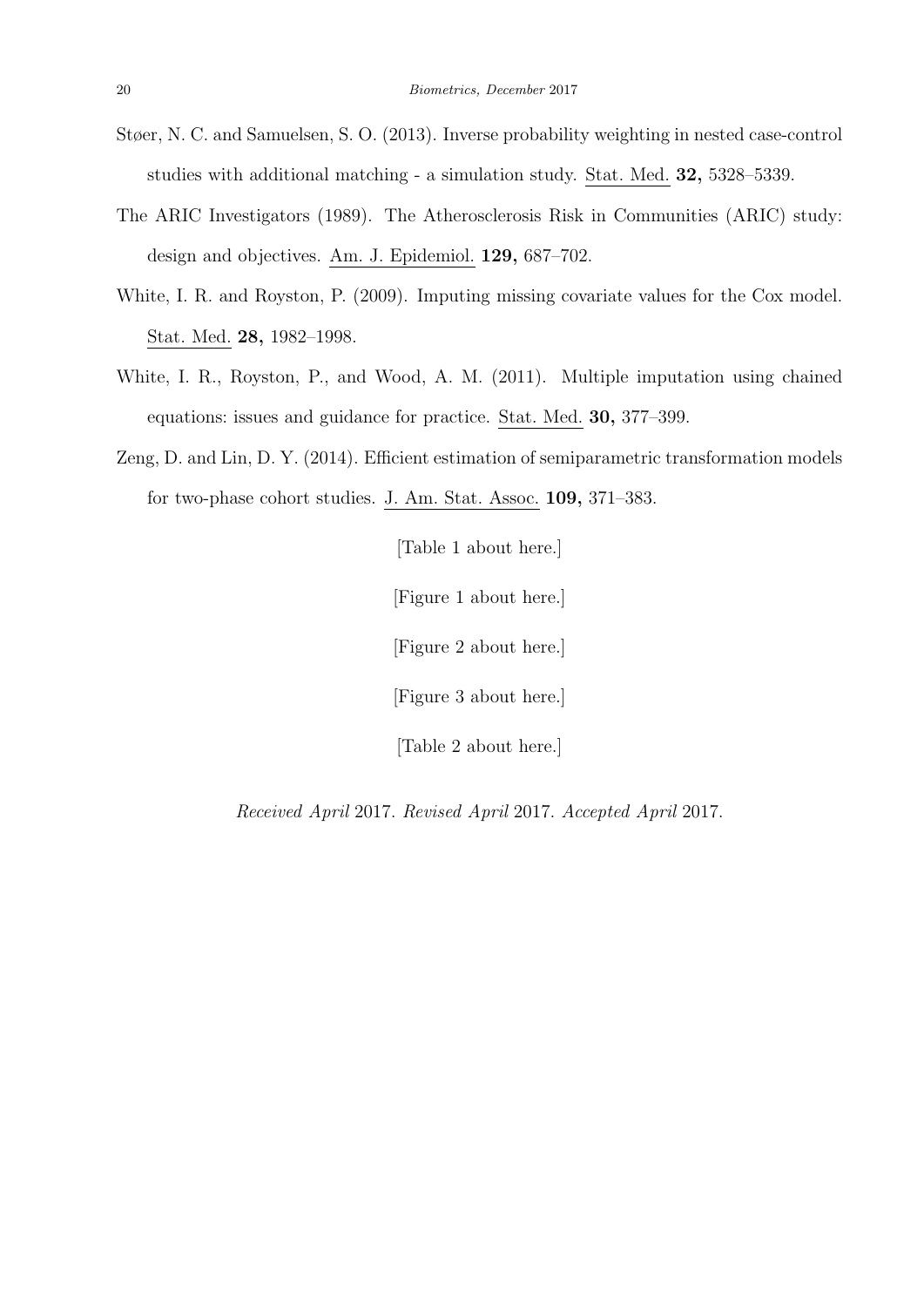**Figure 1.** Simulation study results: case-cohort study within a cohort with 50% missing  $X_2$ . The points are the means of the point estimates from 1000 simulated data sets. Horizontal lines around each point are the 95% confidence intervals obtained based on Monte Carlo errors. The relative efficiency is relative to the complete-data substudy analysis.

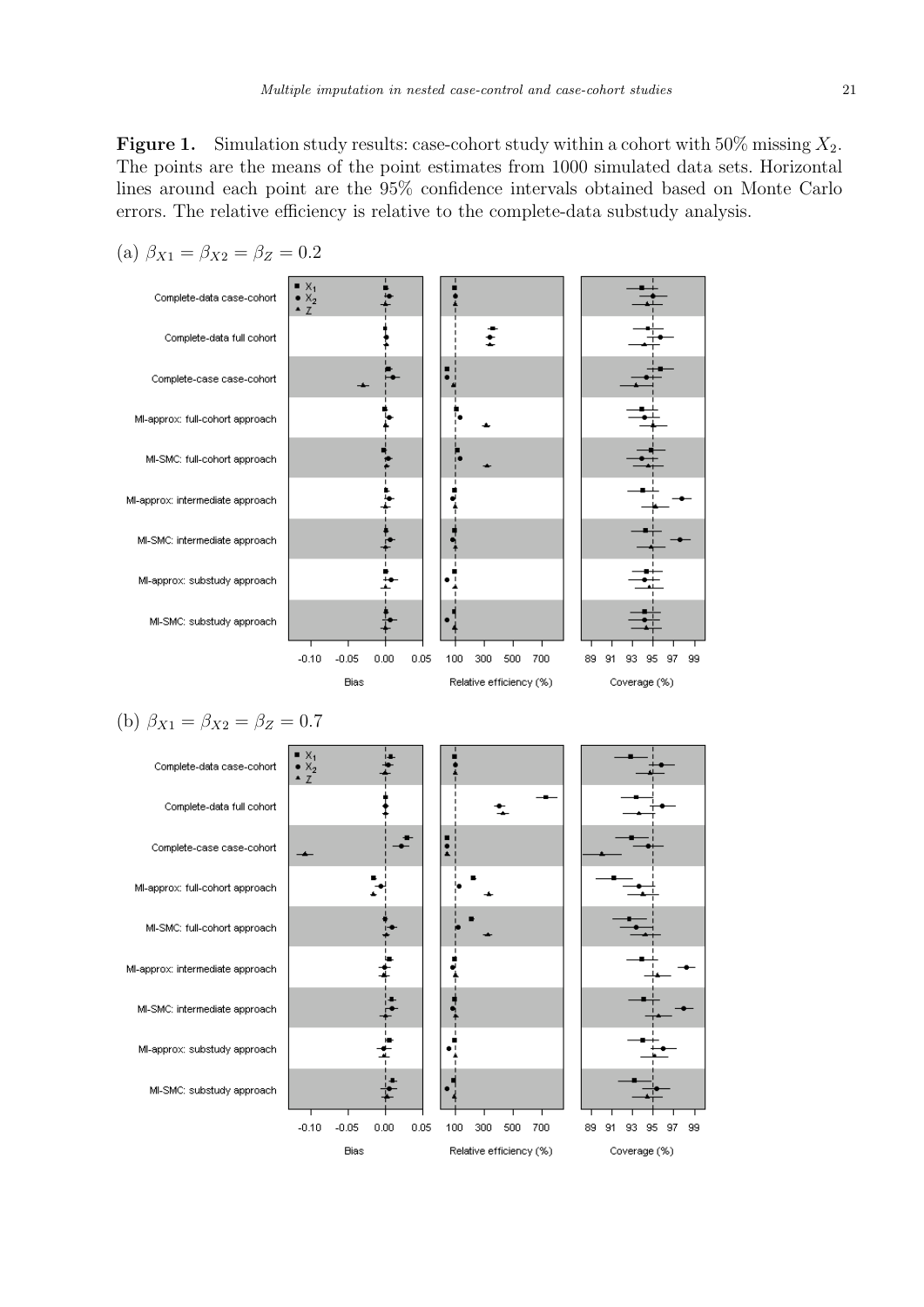Figure 2. Simulation study results: nested case-control (NCC) study with 1 control per case within a cohort with  $50\%$  missing  $X_2$ . The points are the means of the point estimates from 1000 simulated data sets. Horizontal lines around each point are the 95% confidence intervals obtained based on Monte Carlo errors. The relative efficiency is relative to the complete-data substudy analysis.



(b) 1 control per case: 
$$
\beta_{X1} = \beta_{X2} = \beta_Z = 0.7
$$

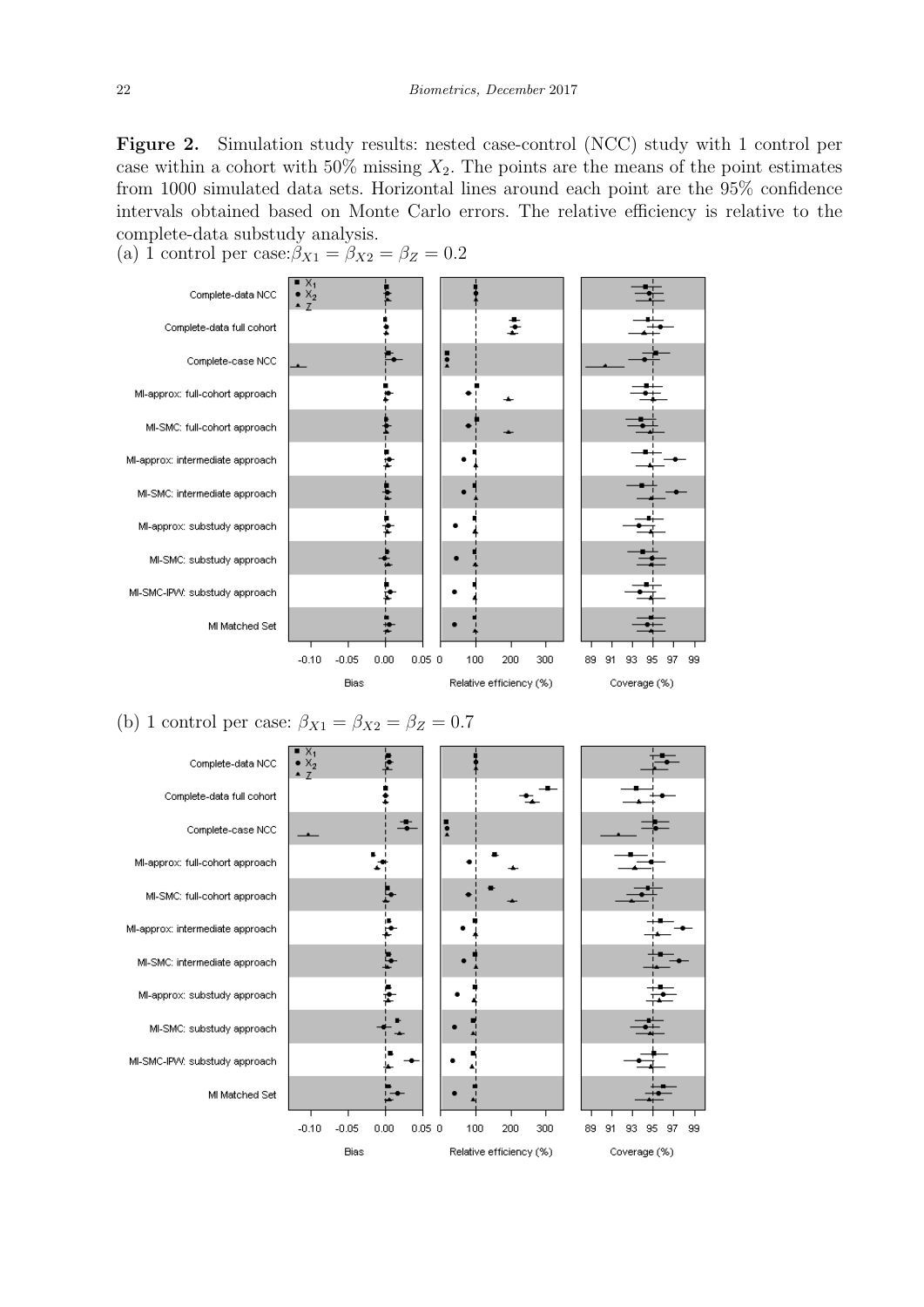Figure 3. Simulation study results from the additional scenario in which the imputation model is misspecified: case-cohort study within a cohort with  $\beta_{X1} = \beta_{X2} = \beta_Z = 0.7$  and  $50\%$  missing  $X_2$ . In 'MI-SMC full-cohort approach (1)' and 'MI-SMC intermediate approach (1)' the model used for the proposal distribution  $p(X_1|X_2, Z)$  was a normal distribution (with main effects of  $X_2$  and  $Z$ ) and in 'MI-SMC full-cohort approach (2)' and 'MI-SMC intermediate approach (2)' the model used for the proposal distribution  $p(\log X_1|X_2, Z)$  was a normal distribution (with main effects of  $X_2$  and  $Z$ ). In both (1) and (2), and in 'MI-SMC substudy approach', the model used for the proposal distribution  $p(X_2|X_1, Z)$  was a logistic regression with main effects of  $X_1$  and Z. The horizontal lines around each point are the 95% confidence intervals obtained based on Monte Carlo errors. Coverage for  $X_1$  in 'MI-approx full-cohort approach' and 'MI-SMC full-cohort approach (1)' is 0\% and not shown on the plot.

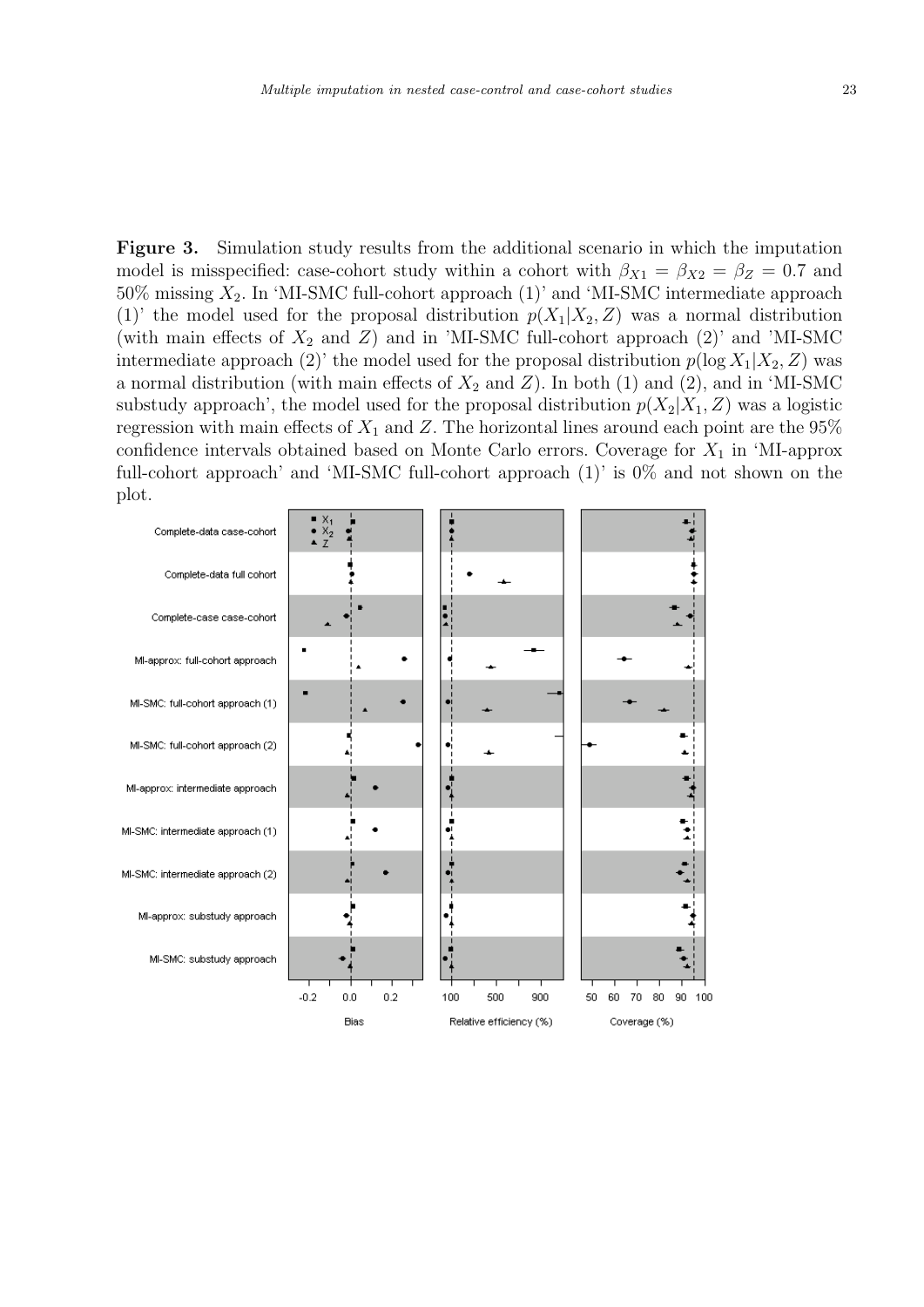Table 1 Analyses performed in each simulated data set. NCC indicates 'nested case-control'.

| Analysis                                        | Variables<br>with<br>missing<br>data | Imputation           | Analysis    |
|-------------------------------------------------|--------------------------------------|----------------------|-------------|
| Case-cohort sample within a full cohort         |                                      |                      |             |
| Complete-data case-cohort                       | NА                                   | <b>NA</b>            | Case-cohort |
| Complete-data full cohort                       | <b>NA</b>                            | <b>NA</b>            | Full cohort |
| Complete-case case-cohort                       | $X_2$                                | NA                   | Case-cohort |
| MI-approx: full-cohort approach                 | $X_1, X_2$                           | Full cohort          | Full cohort |
| MI-SMC: full-cohort approach                    | $X_1, X_2$                           | Full cohort          | Full cohort |
| MI-approx intermediate                          | $X_1, X_2$                           | Full cohort          | Case-cohort |
| MI-SMC: intermediate approach                   | $X_1, X_2$                           | Full cohort          | Case-cohort |
| MI-approx: substudy approach                    | $X_2$                                | Case-cohort          | Case-cohort |
| MI-SMC: substudy approach                       | $X_2$                                | $\text{Case-cohort}$ | Case-cohort |
| Nested case-control sample within a full cohort |                                      |                      |             |
| Complete-data NCC                               | NA                                   | NA                   | <b>NCC</b>  |
| Complete-data full cohort                       | NA                                   | <b>NA</b>            | Full cohort |
| Complete-case NCC                               | $X_2$                                | NA                   | <b>NCC</b>  |
| MI-approx: full-cohort approach                 | $X_1, X_2$                           | Full cohort          | Full cohort |
| MI-SMC: full-cohort approach                    | $X_1, X_2$                           | Full cohort          | Full cohort |
| MI-approx: intermediate approach                | $X_1, X_2$                           | Full cohort          | <b>NCC</b>  |
| MI-SMC: intermediate approach                   | $X_1, X_2$                           | Full cohort          | <b>NCC</b>  |
| MI-approx: substudy approach                    | $X_2$                                | <b>NCC</b>           | <b>NCC</b>  |
| MI-SMC: substudy approach                       | $X_2$                                | NCC                  | <b>NCC</b>  |
| MI matched set                                  | $X_2$                                | <b>NCC</b>           | <b>NCC</b>  |